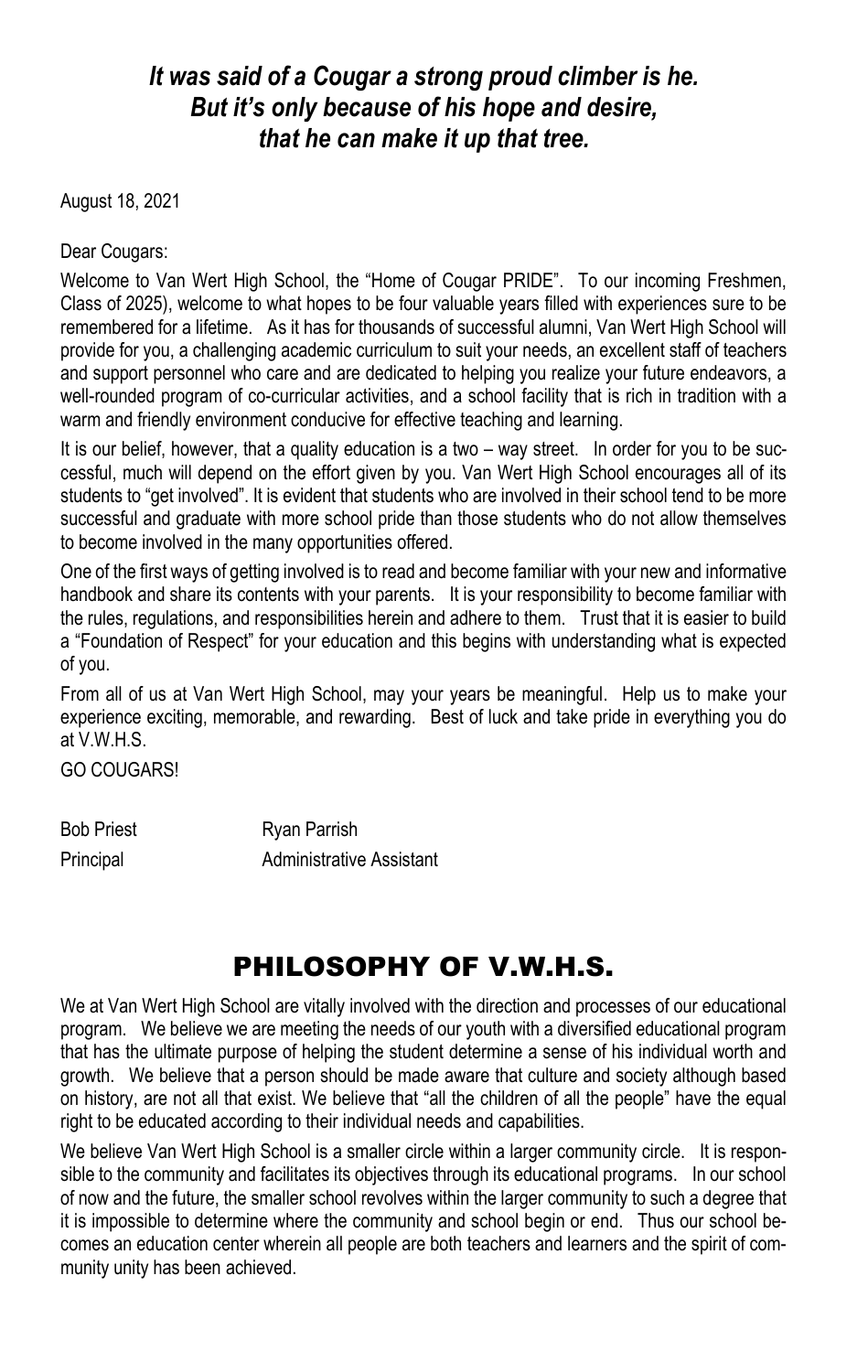# INTRODUCTION

We would begin by reminding each and every student that he has basic constitutional rights, which are and will be respected-most important of which is the right to an education via the public schools.

So that the student body of Van Wert High School has a frame of reference upon which reasonable conduct can be based, certain rules and regulations are considered necessary.

All students have the right to know the framework of procedures within which they are expected to assume personal responsibility for their actions and to know the disciplinary measures to be taken when they fail to show this personal responsibility.

In most cases, the specific penalty for an action may not describe the extent of the action. Quite simply, each violation will be evaluated separately and judged accordingly. For example, a student with a record of discipline problems may find that one more serious violation is sufficient for suspension or recommended expulsion - even though the offense may have brought a lesser action with another student or even with the student in question prior to this violation.

In every case involving emergency removal, suspension, and expulsion, your rights will be protected through procedural due process-such procedure to be enumerated later in this handbook.

It is our hope and expectation that students of this high school will respect the rules and regulations as necessary to insure the safest and most sound educational system for each and every student herein. Parents will be informed in all cases involving suspension or more serious disciplinary action.

# OBJECTIVES OF V.W.H.S.

We, the staff at Van Wert High School, strive–

- 1. To offer an educational program that emphasizes improved human relationships, a sense of civic responsibility, and economic efficiency.
- 2. To establish a common core of values that include courtesy, honesty, human dignity and worth, justice, patriotism, knowledge, self-respect, and responsibility.
- 3. To help students realize their maximum potential for leadership, initiative and self-discipline.
- 4. To develop a knowledge about the physical world which help students understand its nature and their relationship to it.
- 5. To develop within the students the ability to analyze and to think logically and express themselves clearly and listen with understanding.
- 6. To instill into the students, an understanding and appreciation of the ideals of democracy and help them to be diligent and competent in the performance of their obligations as citizens.
- 7. To develop sound guidance so that students can achieve the self-understanding they need to make wise educational life/career choices.
- 8. To help students develop the soft skills in order to be productive in the 21st century.
- 9. To develop job and technological training necessary to become a productive member of society.
- 10. To develop the student's capacities to appreciate literature, art, music, and nature.
- 11. To instill into the student the importance of maintaining good health and physical fitness.
- 12. To give all youth needed opportunities to be able to use their leisure time well and to budget it wisely-balancing activities that yield satisfaction to the individual with those that are socially useful.

## ALMA MATER

O Van Wert High, the school we love,

Our true devotion we would prove;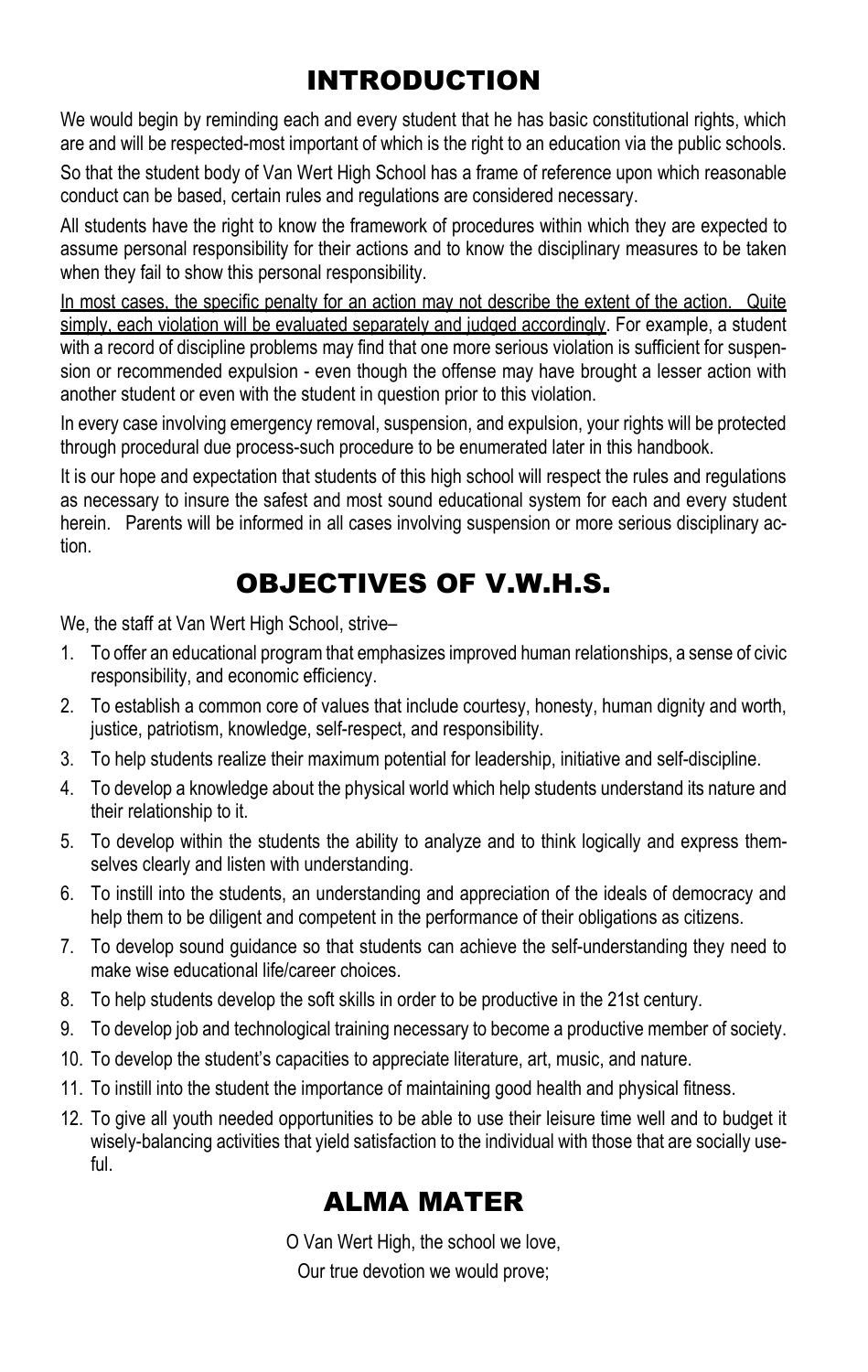Thy traditions gladly share, The noble banner proudly bear. In our work and in our play, We'll ever strive to lead the way. School we love, on us rely, The loyal youth of Van Wert High. To our dear school whose praise we sing, We, too, would new honors bring. For the scarlet and the grey, We seek new laurels day by day. In defeat or victory, We'll stand as one in unity. School we love, on us rely, The loyal youth of Van Wert High.

### FIGHT SONG

(ILLINOIS LOYALTY) We're loyal to you, Van Wert High; We're all staunch and true, Van Wert High; We'll back you to stand Against the best in the land For we know you will win, Van Wert High. Rah! Rah! Go crashing ahead, Van Wert High; Go smashing ahead, Van Wert High; our team is our faith protector Our boys will all expect A victory from you, Van Wert High. Rah! Rah!

## WAVE THE FLAG

We are the mighty Cougars Best team in the land. We are the mighty Cougars We sure think we're grand. We are the mighty Cougars Gonna' fight with all our might. We are the mighty Cougars Gonna' win this game tonight.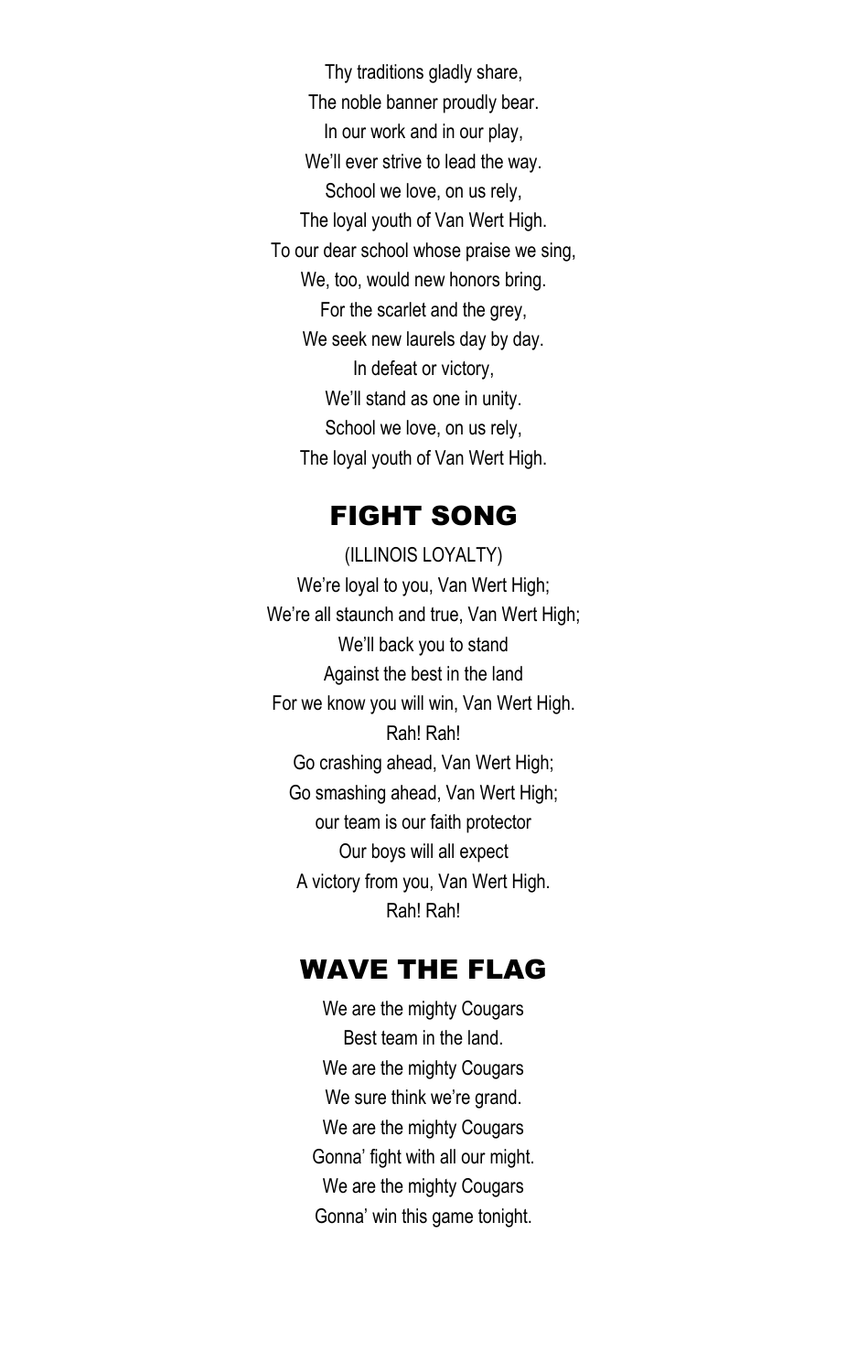# GENERAL CONDUCT

Every student who displays evidence of a sincere desire to remain in school, to be diligent in academic efforts and to act with respect to others will be given every opportunity to obtain a good quality education and will be helped in every way possible to achieve academic success.

## ASSEMBLIES

School assemblies will be held in the gymnasium and Van Wert County Foundation/Saltzgaber Music Hall. During assemblies, courteous behavior is to be maintained at all times. There should be no talking, studying or disorder during any program. Students are not permitted to have gum/candy, food, or beverages. The appearance of the person in charge in position to begin any program is the signal for silence. Applause is only a compliment when it is sincere and restrained. Whistling, shouting and stamping of feet are rude and in no way show appreciation or approval. Whether or not they are held and the number of assemblies will be determined by student body conduct.

# ASSIGNMENTS DEADLINE POLICY

Required assignments must be turned in according to the teacher's announced deadline. Students who are excused and arrive after a class with an assigned deadline are required to submit the assignment upon their return to school that same day. Students who leave the building for an excused absence before the class with an assignment due are required to submit previously assigned material before exiting the building.

# ATTENDANCE, ABSENCE, AND HABITUAL TRUANCY

The administration and faculty at Van Wert High School believe that consistent attendance and punctuality are important factors for a student's success at school and in life. The classroom activities, the interaction with the instructor and fellow classmates, and the student's active participation are important parts of any class and cannot be reproduced. As the number of classroom absences continue to increase, a point is reached where not enough time has been spent in the classroom to permit sufficient learning to take place.

### 1. PROCEDURES

State Law requires that a parent or guardian must call the school on the day of a student absence before 8:30 a.m. If there is no contact from the home, the school will attempt to contact the parent/guardian by telephone at home or place of employment as soon as possible. Failure to make contact may result in a personal contact by the Van Wert City School Truant Officer at home or place of employment as required by Ohio Compulsory Attendance Code. If there is still no personal contact, the student and parent/guardian is required to submit a written verification of absence upon returning to school

### 2. EXCUSED ABSENCES

It is the responsibility of the student to contact all teachers to arrange for all missed academic work and are required to submit missed work according to teacher policy.

- A. Absences with parent/guardian verification not to exceed the hours limits as set forth by ORC.2151.011 (18) and subject to final approval by the Principal.
- B. Illness or medical appointment with **medical verification shall be** returned to the office within (2) days of the student's return to school. These do not count towards the Excessive Absences.
- C. College visits that are prearranged and approved by the Student Services office. These are limited to (2) days per year for seniors, (1) day per year for juniors. Students must have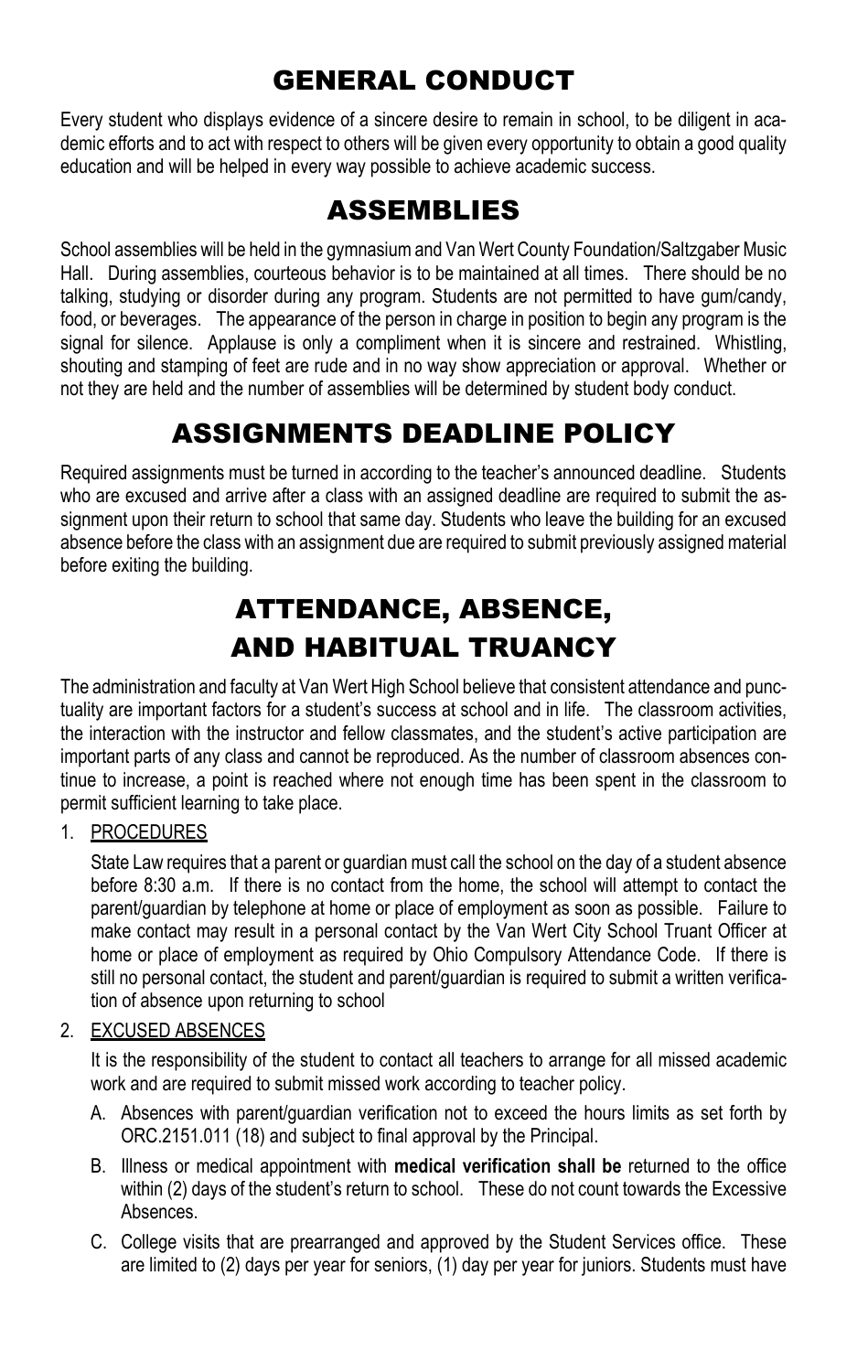college visits completed by April 30th. College visits DO count against one's perfect attendance record.

D. Other situations including but not limited to; family needs, meaningful situations or emergencies as approved by the Principal.

### 3. UNEXCUSED ABSENCES

Students with Unexcused Absences must still make up ALL school work missed at a possible reduced grade according to individual teacher policy. With each Unexcused Absence, students may face disciplinary consequences from the Principal's office that may include Detention(s) or Afternoon(s) assignments. Unexcused absences are defined as:

- A. Absences without parent/guardian verification as determined by the Principal
- B. Additional parent/guardian verified absences above the ORC.2151.011 (18) limits. Absences with parent/guardian verification that exceeds 19.5 hours per 9 week grading period
- C. Absent from class or assigned area without authorization from any school personnel
- D. Students who arrive to school after the 20 minute tardy window are classified as Unexcused from school. This is consistent with the State of Ohio law requiring mandatory attendance

### 4. HABITUAL TRUANCY

Is defined in terms of hours missed under HB 410 and a student is considered to be a habitual truant if they have missed HB410 ORC 2151.011 (18)

- 30 or more consecutive school hours
- 42 or more hours in one school month
- 72 or more hours in a school year
- 5. TARDY DEFINED

The tardy window is considered 20 minutes after the start of the school day. Tardies are documented in the Principal's office per semester. The consequence for the first tardy is a verbal warning. Additional tardies will result in a Detention or Afternoon School assignment.

### 6. SPECIAL RULES

- A. Any student that arrives after the beginning of first period **MUST** report to the Principal's office for a pass to class
- B. Students that need to leave school for any reason **MUST** have permission from the Principal's office and are required to sign out before leaving school property
	- No student is to leave the building at any time without authorization and permission from the Principal's office and must always sign out
	- Failure to follow this procedure may result in the absence being recorded as Unexcused and is subject to disciplinary action
- C. Students participating in **ANY** extracurricular activity (practices, games, meetings, clubs, choir, band, drama, etc.) **MUST** be in attendance at least ½ day of that activity. If the event is on a Saturday, the attendance of  $\frac{1}{2}$  day is required unless special permission is given by the Principal. One-half day is defined as arriving and signing in by 11:00 a.m. whether the student is returning to class or lunch. If the schedule is altered for any reason, students must still arrive by 11:00 a.m. and report to the appropriate class. Special situations can be approved by the Principal
- D. 18 year old students are subject to all the attendance requirements as listed but will not be involved with the Juvenile Court. Excessive absences may result in the student not meeting the minimum hours for Graduation and therefore placed on an Attendance Contract from the Principal.

# BOOK BAGS

Book bags are not permitted in the classrooms at Van Wert High School. Students are only permitted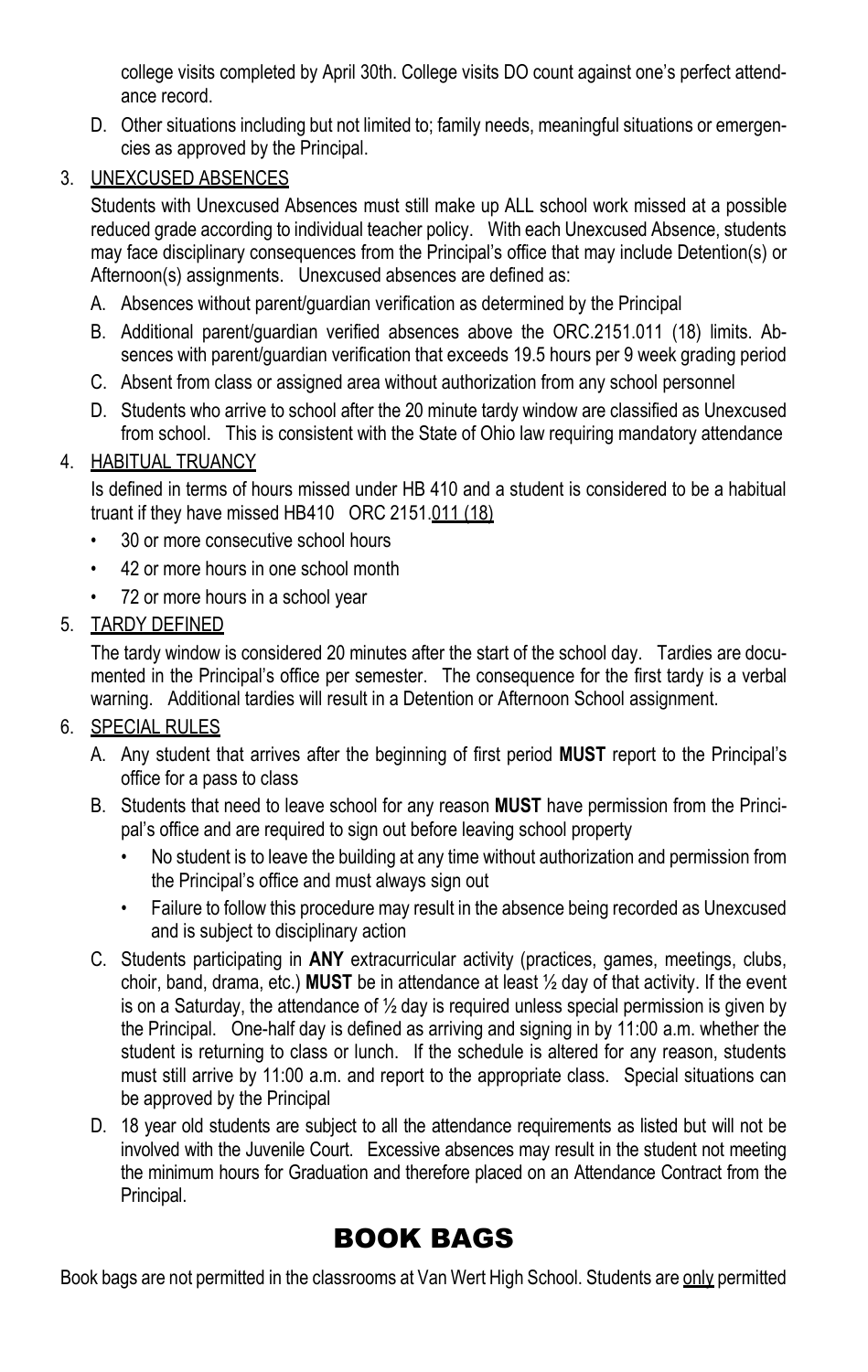to carry them to and from their lockers at the start and end of each school day. All book bags are to be kept in the lockers throughout the school day.

## BULLETIN BOARDS AND INTERCOM

Student groups associated with Van Wert High School may make use of bulletin boards located at various points about the building. Permission must be secured from the Principal.

Outside community groups may use the bulletin boards if permission is secured from the principal.

The intercom system may be used for school organizations to announce meetings or for information to their members. The faculty sponsor must sign all announcements. Outside organizations may request announcements on their behalf be made on the intercom by contacting the high school Principal.

## BUS RULES

- 1. While on the bus, the student is under the authority of the bus driver. Pupils will conduct themselves on the bus as they would in the classroom, except that reasonable talking is permissible. Continued disorderly conduct or refusal to submit to the authority of the driver will be sufficient reason for refusing transportation service.
- 2. Whenever it becomes necessary to refuse a pupil transportation due to his misconduct, the school authorities will notify the parents of such refusal with full explanation for the action.

## CLASS CONDUCT

Pupils must conduct themselves in a mature manner. Respecting the educational process is top priority. Classroom rules and regulations, established by classroom teachers, must be strictly followed. Students are expected to conduct themselves in a respectful manner at all times while on school property. This act of respect should be directed towards students and adults alike.

## CLASS OFFICERS FOR 2021-2022

### SENIORS JUNIORS

| President - Mia Kelley       | President - Noah Spector    |
|------------------------------|-----------------------------|
| Vice-Pres - Tyson Jackson    | Vice-Pres - Sofi Houg       |
| Secretary - Brooklyn Laukhuf | Secretary - Alexia Barnhart |
| Treasurer – Nathan Jackson   | Treasurer – Danesha Branson |
| <b>SOPHOMORES</b>            | <b>FRESHMEN</b>             |
| President - Sarah Verville   | President - Sam Houg        |
| Vice-Pres – Debbie Jones     | Vice-Pres - Drew Laudick    |
| Secretary - Citlali Aguilar  | Secretary - Lexi Deitemeyer |
| Treasurer - Kelby Blythe     | Treasurer - Keaton Foster   |
|                              |                             |

## CO-CURRICULAR/EXTRA-CURRICULAR ACTIVITIES

#### 1. RIGHTS AND RESPONSIBILITIES

Students who attend Van Wert High School have a wide variety of extra-curricular organizations, clubs, and athletic activities, which they may become active participants. Students are expected to obey all school rules and regulations and any specific regulations that may apply to that particular program. The high school Student Handbook and this Activity Code specifies the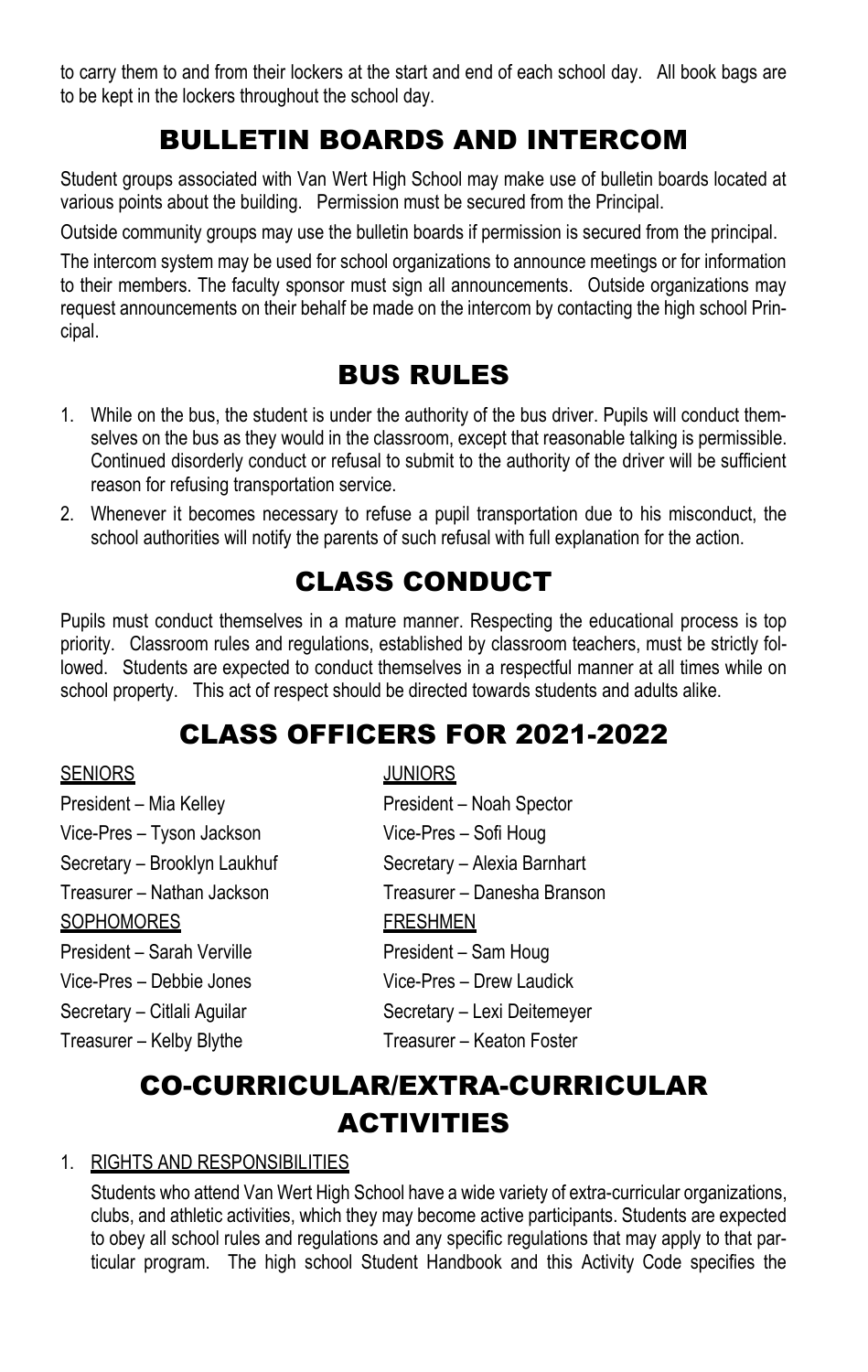school's expectations. Pupils have a right to reasonable treatment from the school and its employees. The school in turn has a right to expect reasonable and responsible behavior from its students.

2. CODE

A violation of any of the following rules may result in denial of participation from the athletic sport or extra-curricular activity for the duration of the season, semester, or remainder of school year. The following should be carefully noted:

- A. All school rules apply as stated in the "Student-Parent Handbook".
- B. Suspension or expulsion from school includes same from athletic or extra-curricular activities.
- C. Students must be present in school by 11:00 a.m. on the day of any activity in order to participate in that activity.
- D. Students must remain in good standing in their organization (such as fulfilling office, member obligations and paying dues).
- E. Students must conduct themselves so as not to disrupt meetings and practices. Students must show respect for others and their coach or advisor.
- F. Participants in athletics are expected to follow the prescribed training rules and regulations.
- G. Students are to attend required meetings and practices unless prior permission is given to be excused by the coach or advisor.
- H. Students must meet the academic eligibility requirements of the sport or organization to which they belong.
- I. Ohio High School Athletic Association rules apply and are available on request from the Principal, athletic director, or coach.
- J. If an athlete quits a sport or is dismissed for disciplinary reasons, he or she is ineligible for further participation in any sport until the sport in season is completed.
- K. Denial of participation from a sport shall make a student ineligible for participation in other sport activities during that season.
- L. If a student is enrolled in a College Credit Plus course or in an online course taken through VWHS, eligibility is determined at the Nine Week Grading Period. Specific guidelines are available on request from the Principal or Student Services.

### 3. PROCEDURE

- A. All head coaches and activity advisors are to publish those specific rules and regulations which are unique to their programs and that are not covered by these general rules. This published set of rules is to be filed with the Athletic Director and/or with the Principal. A copy of all rules must be given to each participant at the beginning of the program or season.
- B. Head coaches or advisors must follow due process procedures when denying participation from the sport or organization.

The following are to be observed:

- A. All participants have been given previous notice of the rules and regulations under which they are operating.
- B. The coach or advisor will, if it is deemed possible, hold a conference with a student who violates the rules.
- C. When it becomes necessary to deny a student participation in an activity, a student is to be given written notice that the activity will not be open to him/her with notification of the reason(s) thereof. This notice shall include the "rights of appeal" information. A copy must be given to the Principal and/or Athletic Director within 24 hours.
- D. The student or parent has the right to appeal the decision of the coach or advisor to an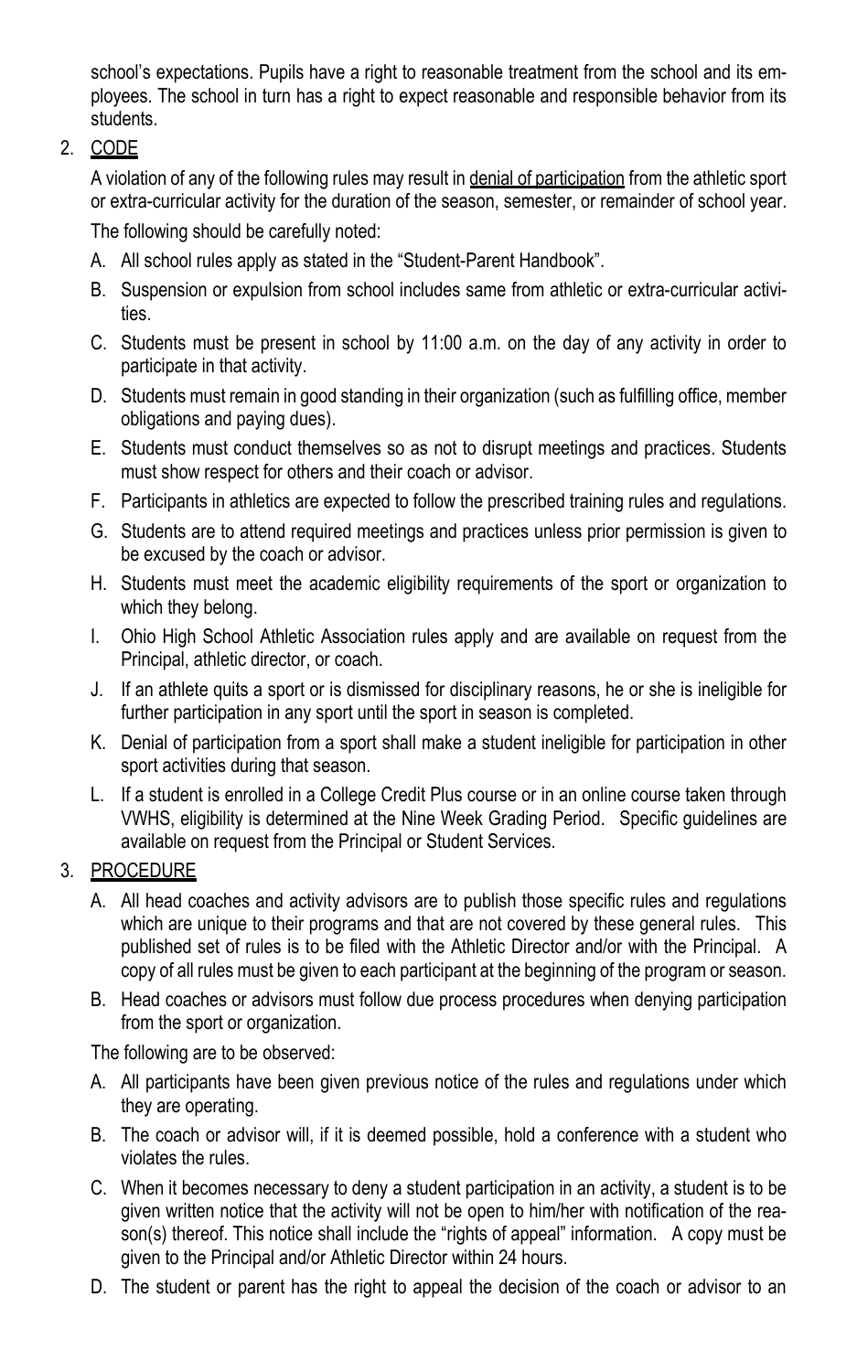appeal board within one week of the notice of action.

- E. The decisions of coaches and advisors and recommendations of the appeal board are subject to the final decision of the Principal. The final authority to deny participation in any school activities rests with the Principal.
- F. A student will not be permitted to participate during the appeal process.
- G. Any athlete who has been denied participation for violating the athletic training policy will not be allowed to join/try out for a team if the said athlete has not participated since the opening of practice as defined by the O.H.S.A.A.

## COLLEGE CREDIT PLUS

Ohio's College Credit Plus can help students earn college and high school credits at the same time by taking college courses from colleges and/or universities. The purpose of this program is to promote rigorous academic pursuits and to provide a wide variety of options to college-ready students. Students and their families can explore courses offered at all Ohio public colleges and participating private colleges for possible participation in College Credit Plus. This program allows high school students to earn college credit and apply that credit toward their high school graduation requirements. Students interested in the program must complete the letter of intent offered by Van Wert City **Schools** 

Students participating in College Credit Plus are responsible to know and adhere to the textbook policies for their chosen Institute of Higher Education (IHE). Failure to do so may lead to student fees for fines or other additional expenses applied to Van Wert City Schools. It is the responsibility of the student to verify/report grades to the designated school counselor at the conclusion of each nine weeks grading period. Eligibility for Van Wert High School programs and activities in accordance with Board Policy 2430 and Policy 2431 will be affected if courses are taken for high school credit (i.e. Renaissance card and athletic eligibility). In the event of a student earning a failing grade in a College Credit Plus course, the Van Wert City School District may seek family reimbursement for tuition amount paid to the IHE for that student's enrollment in that course. A school counselor will be available to meet with the student to finalize the student's College Credit Plus plan.

## COMMENCEMENT EXERCISES

While participation in Commencement Exercises is not mandatory, a student who wishes to participate must have all requirements met with the exception of successful completion of the Ohio Graduation Testing Program. However, in order to receive a diploma, all requirements must be satisfactorily completed.

## COMPUTER/CHROMEBOOK POLICY

Students are assessed a Chromebook Loan Agreement fee of \$40. This plan exempts the first repair occurrence, and lessens subsequent repair costs. Students are permitted to take the Chromebooks home to use during the duration of the school year. All students are required to keep school designated inventory and identification stickers on the device at all times. No student is permitted to modify the Chromebook or respective charger in any way. At the end of the school year, or at the request of the District, all Chromebooks must be turned in to the Technology Department with their respective chargers. Failure to return a Chromebook at the end of a school year will result in the termination of the Chromebook Loan Agreement, and the student will no longer enjoy the benefits of the agreement. At all times, the Chromebook and accessories will remain the property of VWCS. However, upon successful completion of the graduation requirements, students will be given the Chromebook. (See Chromebook Loan Agreement for further information).

## CREDIT POLICY

The following policy on earning credits at Van Wert High School is in effect: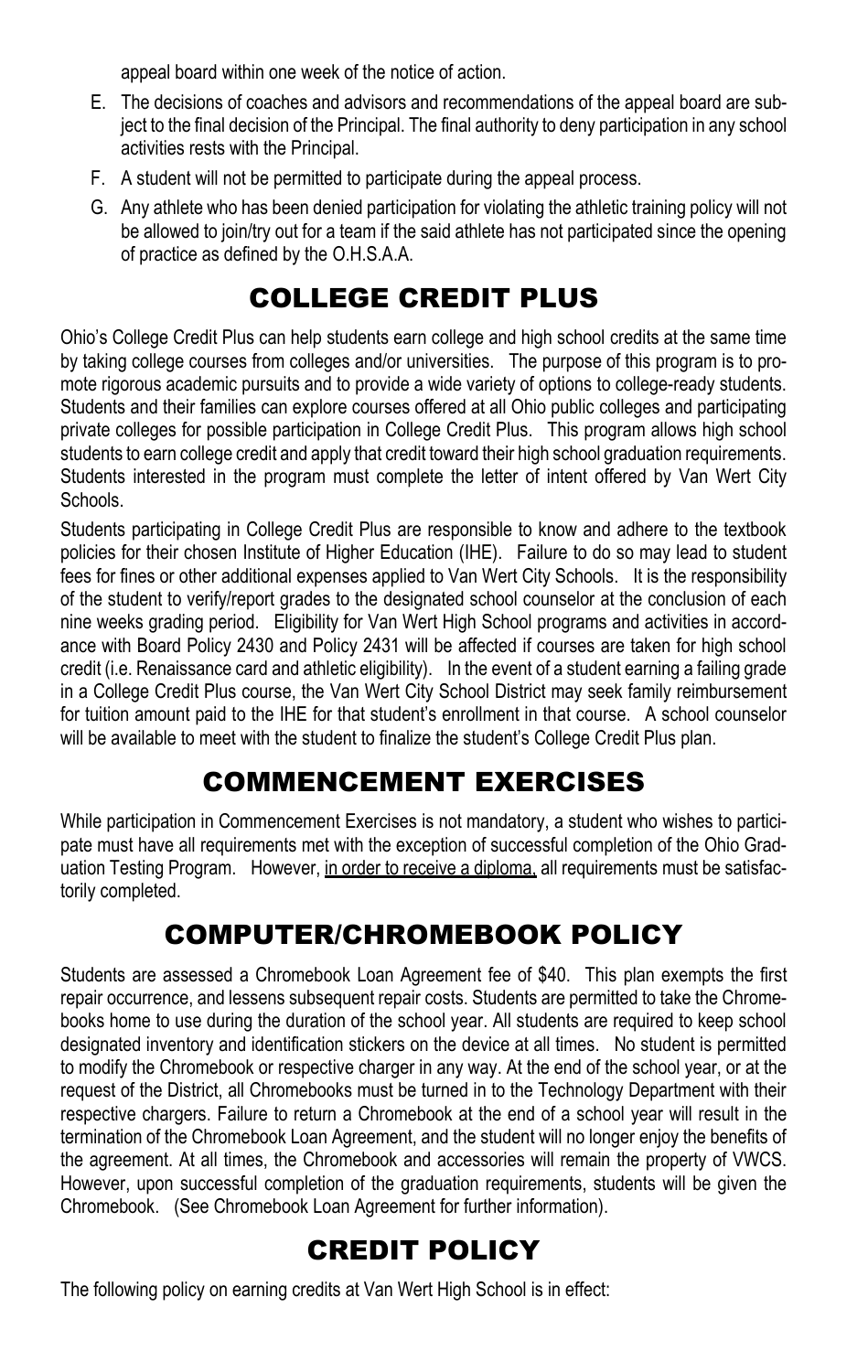- 1. Credit in a full year course will be determined on a semester basis. This means that it is possible to pass one semester and fail the other semester. As a student, you earn ½ for each semester that you pass. If you fail a semester in a required course, it will be necessary to repeat only the semester that you failed.
- 2. Credit in a semester length course will be determined on the same basis as the semester credit in a full year course.
- 3. Semester grades will be determined by using the following three grades:
	- A. Two nine weeks grades 40% of each.
	- B. The semester exam 20%
- 4. To receive credit for a semester course, the semester average must be a passing grade.
- 5. As per Board of Education policy concerning semester accounting procedures, it is to be understood that the student who registers for a full year course that grants one unit of credit is to complete those semesters consecutively. Should students pass one semester and fail the other, they are granted credit for the semester they pass and are to reschedule the one they fail.
- 6. The student who elects to schedule a year-long course which grants 1 unit of credit and desires to drop at the end of the first half of it receives no credit for the course. The assumption is that he/she elected to take the course; if he/she does not complete it, he/she has not taken that course.

# CREDIT FLEXIBILITY POLICY

The Credit Flexibility Policy allows students to earn high school credit in four main ways, or in a combination of these ways: completion of traditional coursework; testing out or otherwise demonstrating mastery of course content; or pursuing one or more "educational options", such as distance learning, educational travel, independent study, internships, service learning, afterschool programs or other "engagement projects" or a new course plan. Credit Flexibility options are designed for students who demonstrate the ability, interest and maturity to accept personal responsibility for their learning in (a) selected curricular area(s). The purpose of the credit flexibility option is to develop learners who identify their own learning objectives and implement a plan to attain those objectives outside the traditional classroom. Students must initiate a request to take a course and/or earn course credit through the credit flexibility option by completing the Van Wert High School **Flexible Credit Application and Plan**, which is available in the High School Guidance Office. A guidance counselor and/or teacher(s) and other school personnel will meet with the student to review the plan, which must be signed by the student, school officials and the parents to signify mutual agreement with the plan. For additional information, please contact the high school office and request the **Credit Flexibility Options and Operating Procedures**.

# DETENTION (TEACHER ASSIGNED)

Detention will be in effect Monday through Friday. Students are to report to the teacher who assigned the detention at the time prescribed.

The following rules and regulations shall be in effect regarding detention at Van Wert High School:

- 1. All students given detention must be present for detention on the date stated.
- 2. Students are not to be tardy to detention.
- 3. All students are to bring books and/or schoolwork to the detention room.
- 4. Sleeping is not permitted during the detention period.
- 5. Talking with other students during detention is not allowed.
- 6. No food or drink is to be brought detention.
- 7. Failure to serve detention is considered an act of insubordination that may result in an afternoon school assignment or suspension from school.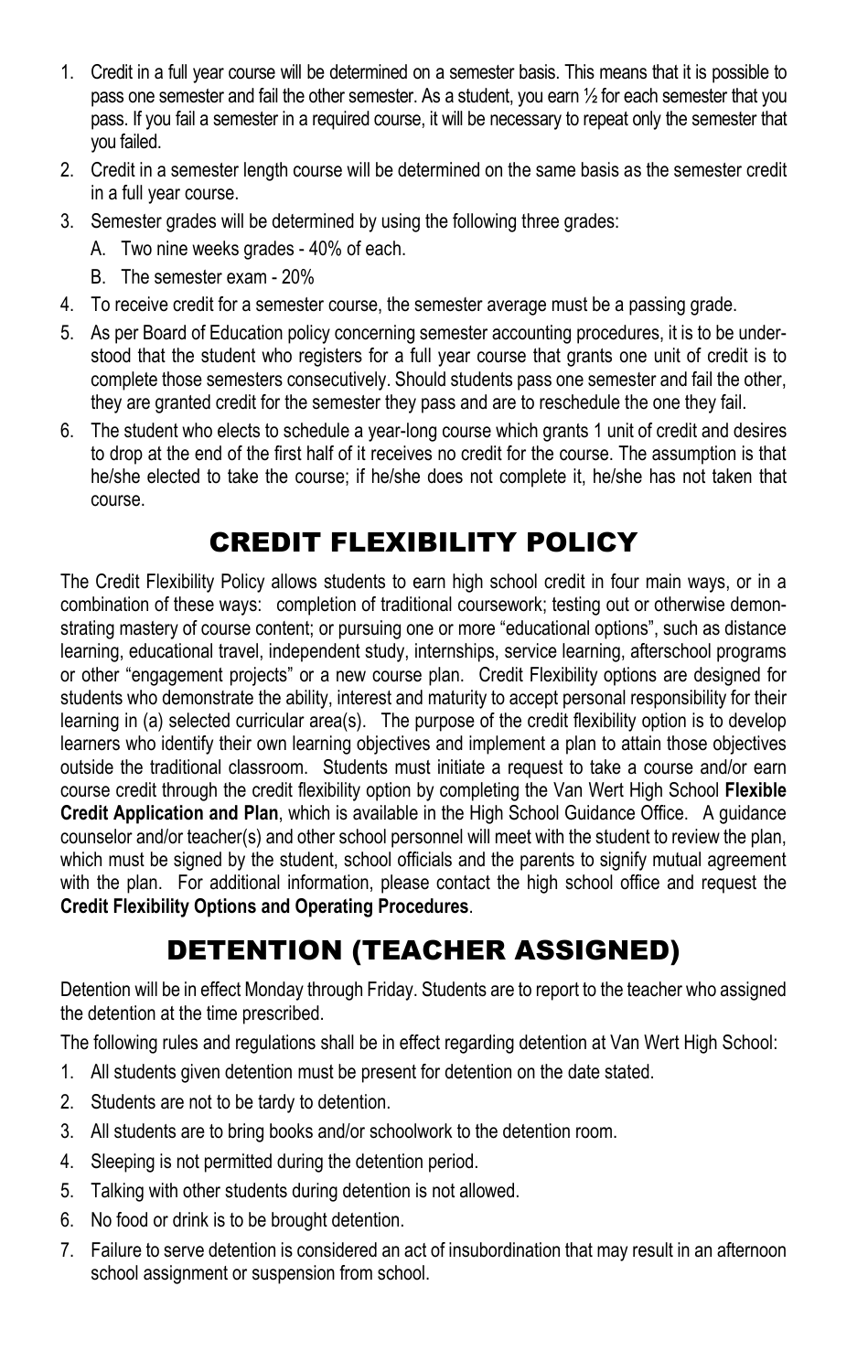# AFTERNOON SCHOOL

Afternoon School is designed as another step before suspension from school. The Principal's Office has the authority to issue an Afternoon School for violations of the school's rules and regulations and specifically focuses on excessive tardies and truancies. Students are given a minimum of 24 hour notice so that they may make arrangements to be in attendance. Students are to follow the rules of Afternoon School those that refuse to do so will face further disciplinary action that may include suspension and/or expulsion from school.

## DIPLOMA WITH HONORS

A Diploma with Honors, as prescribed by the Ohio Board of Education, will be awarded to any graduating student who:

- Successfully completes the approved curriculum requirements
- Meets the criteria for the high school diploma
- Meets the criteria for honors provided below.
- The State of Ohio offers several types of Diploma with Honors. The six different Diploma with Honors Requirements can be found here:

[http://education.ohio.gov/getattachment/Topics/Ohio-Graduation-Requirements/Graduation-Re](http://education.ohio.gov/getattachment/Topics/Ohio-Graduation-Requirements/Graduation-Requirements-2014-2017/Criteria-for-Diploma-with-Honors/Honors-Diploma-Revised-Grid.pdf.aspx)[quirements-2014-2017/Criteria-for-Diploma-with-Honors/Honors-Diploma-Revised-](http://education.ohio.gov/getattachment/Topics/Ohio-Graduation-Requirements/Graduation-Requirements-2014-2017/Criteria-for-Diploma-with-Honors/Honors-Diploma-Revised-Grid.pdf.aspx)[Grid.pdf.aspx](http://education.ohio.gov/getattachment/Topics/Ohio-Graduation-Requirements/Graduation-Requirements-2014-2017/Criteria-for-Diploma-with-Honors/Honors-Diploma-Revised-Grid.pdf.aspx)

# DRESS CODE AND GROOMING

The basic responsibility for the dress and grooming of students attending Van Wert High School rests with parents and students. The continued cooperation and good taste shown by the large majority of parents and students of the Van Wert district is desired.

The guidelines set forth in this dress code have been approved for ALL students by the Board of Education. Students should wear clothing that reflects a positive learning environment free from distractions. Articles of clothing that become disruptive and distracting to the educational process will not be tolerated.

Examples of unacceptable clothing include but not limited to:

- Offensive illustrations, drug, alcohol, tobacco, profanity, sexual slogans, illustration, or innuendos, bizarre or unusual clothing
- Hats, visors, bandanas, scarves, hoods, or other head gear unless authorized by school personnel for special situations
- Gaping or open T-shirts, see-through clothing or tops revealing excessive cleavage. **Backs, midriffs and upper torso must be covered.**
- Pants must be worn as to not show undergarments shorts, micro shorts, skirts, dresses should be worn at appropriate lengths
- Any form of sleepwear is not acceptable for school unless authorized
- For Security Reasons: Outdoor coats and jackets and bookbags/backpacks are not to be worn or carried during school hours and should remain in student lockers

School officials and the Board of Education reserve the right to make final decisions regard**ing the dress code and may make changes in the dress and grooming of all students.** Any

class time missed because of dress code problems will be counted as unexcused absences. Repeated violations may result in disciplinary action that may include suspension/expulsion from school.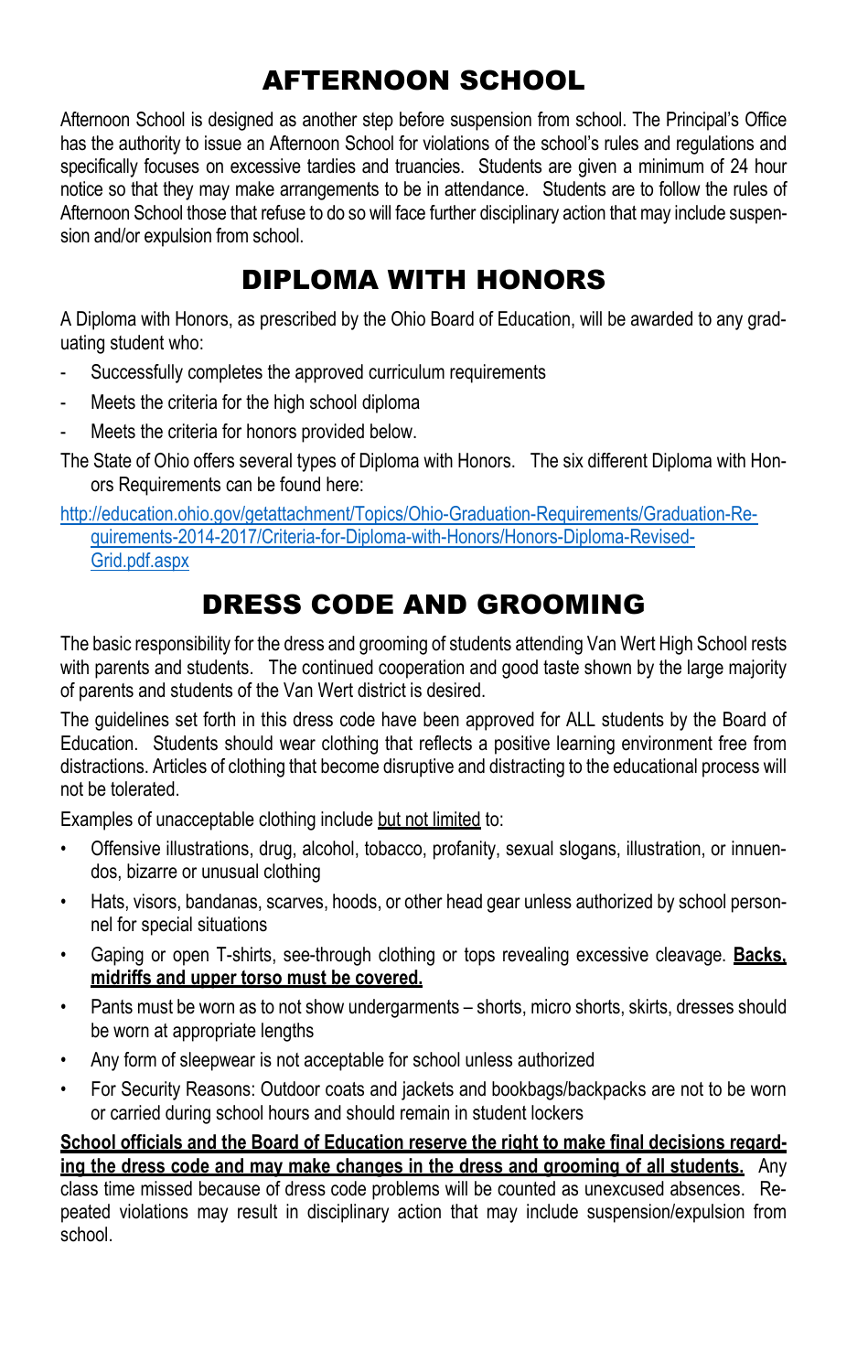# DROP POLICY

If it is necessary to make a schedule change, the following procedure will apply:

- 1. With written parental permission a student may drop within the first ten 10 school days of that course. This will not appear on the student's permanent record.
- 2. The student must schedule 6 periods every day.
- 3. After 10 school days, changes within the guidelines will be made upon approval by the principal.
- 4. After 10 school days, withdrawal will result in an F for the semester, which will be figured into the student's GPA.
- 5. The parent has the right to appeal the withdrawal decision to an Appeal Board within 1 week. The Appeal Board shall consist of a high school administrator, counselor, and a representative from faculty council.

## EARLY GRADUATION

As stated earlier in the handbook, a student may graduate from Van Wert High School once the requirements have been met. If you plan to graduate ahead of your normal class, it will be necessary for you to notify the Principal of your intentions by the end of the first (1st) week of the second semester of the year you intend to graduate. In addition, if you are not eighteen (18) years of age, your parents will also need to contact the principal to give permission for you to graduate early.

As far as Board of Education sponsored Commencement Exercises are concerned, there are specific requirements, which need to be met concerning involvement in the exercises if you are an early graduate, etc. If you feel you are in this situation, you must discuss the rules and regulations with the Principal or one of the guidance counselors.

## 18 YEAR OLD STUDENTS

When a student reaches the age of 18, the office and staff are aware that those students, with parental approval, are permitted to make decisions on their own. WHAT IS IMPORTANT TO NOTE IS THAT THE RULES AND REGULATIONS DO NOT CHANGE. All 18 year olds must comply with all rules and regulations of the school or be subject to disciplinary actions.

## EXAMINATION POLICY

- **1. ALL STUDENTS ARE REQUIRED TO TAKE AN EXAMINATION UNLESS:**
	- A. The course does not offer one (Principal Excused)
	- B. The student has been granted permission to exempt through the Renaissance Program

#### **2. STUDENTS WHO DO NOT SHOW UP FOR THEIR EXAMINATIONS, WITH AN EXCUSED ABSENCE, WILL:**

- A. Receive a "0" on the examination
- B. Fail the entire course, for that semester, even if the % is equivalent to a passing grade

\* **Basis for grade:** Because the student did not fulfill the course requirement, which includes showing up and taking the examination

### **3. STUDENTS WHO ARE ABSENT FROM AN EXAMINATION MUST:**

- A. Follow all Van Wert High School attendance policies and procedures, as adopted by the Board of Education
- B. All make-up exams will occur according to the Van Wert High School attendance policies and procedures.

\* State law requires that a parent or guardian must call the school on the day of a student absence before 8:30 a.m. Van Wert High School appreciates telephone contacts by parents on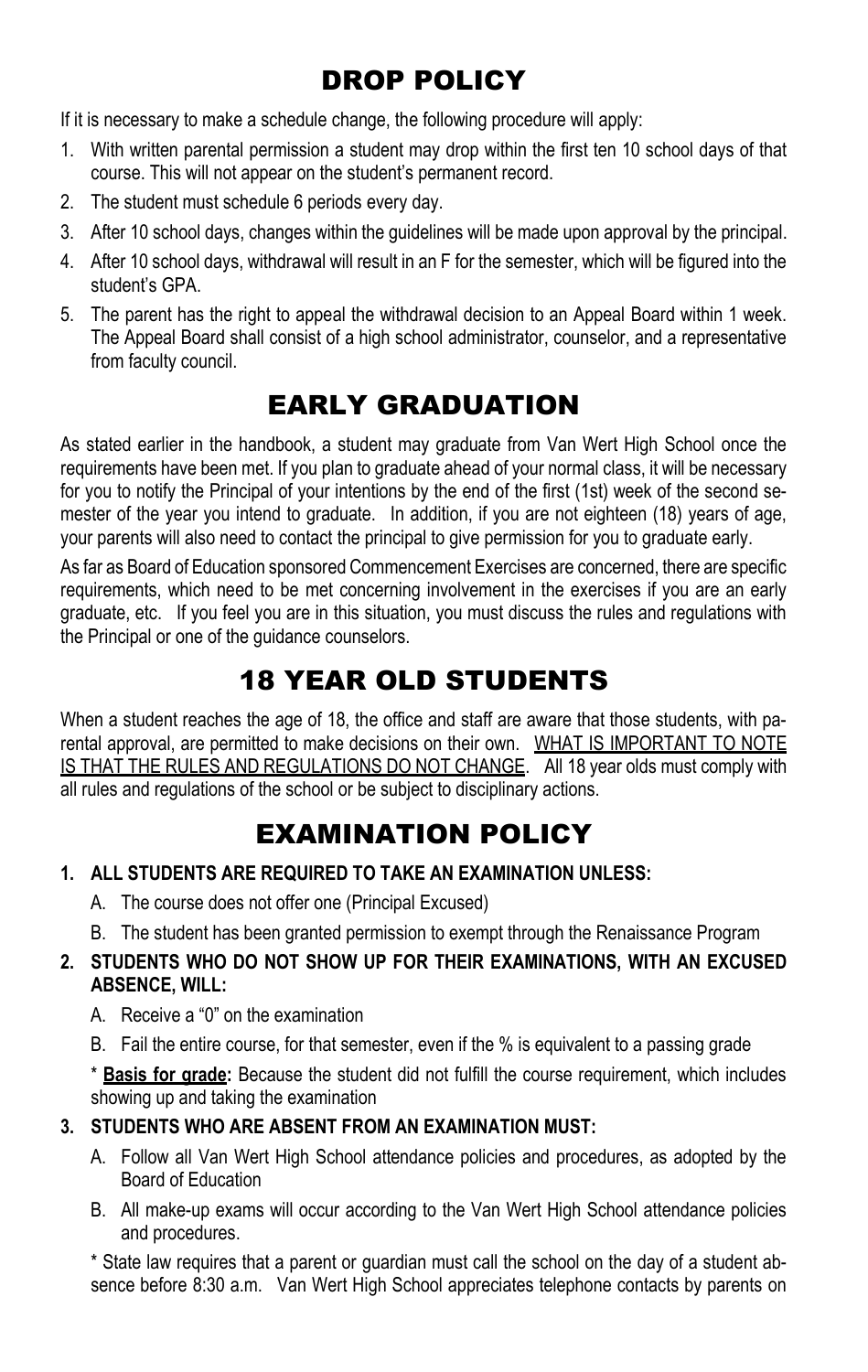# FINES AND FEES

Students are required to pay outstanding school financial obligations. All school records will be held on students who are delinquent on bills, fees or fines. Parents are ultimately responsible for these obligations.

The nature of certain high school courses makes it advisable and necessary to charge each student enrolled in them a fee to help pay the cost of materials used in those courses. Students will receive an invoice from the principal's office mid-way through the first nine weeks. All fees are to be paid to the principal's office by the end of the first nine weeks grading period. Students who have school fees still outstanding, will not be permitted to participate in their graduation ceremony, will not receive their diploma, and school transcript information will not be released until all school fees are paid in full.

## FIRE DRILLS

Walk in an orderly single-file manner and clear the building in the shortest time possible following the exit route. No talking. Before leaving the classroom, make sure all windows are closed, the lights turned off, and the door closed after the last person has exited.

## GRADE CARDS

Grade sheets are distributed 4 times per year at the end of each 9-week grading period. Van Wert High School encourages parents to keep "up to date" on the progress of their children in school by knowing when grade slips arrive home and by reviewing them with their children on a regular basis.

Parents may also view grades on-line by registering each school year on the high school's website.

## GRADING SCALE

| $100 - 97$   | A+ | $79.99 - 77$ | C+ | $59.99 - 0$ | – F |
|--------------|----|--------------|----|-------------|-----|
| $96.99 - 93$ | A  | 76.99 - 73   |    |             |     |
| $92.99 - 90$ | А- | $72.99 - 70$ | C- |             |     |
| $89.99 - 87$ | B+ | $69.99 - 67$ | D+ |             |     |
| $86.99 - 83$ | B  | $66.99 - 63$ | D  |             |     |
| $82.99 - 80$ | B- | $62.99 - 60$ | D- |             |     |

## GRADUATE OF DISTINCTION AWARD

Students to be considered for the Graduate of Distinction Award must meet the following criteria:

- 1. Top 10% of the graduating class based upon class rank
- 2. GPA of 3.85 or higher after the completion of eight semesters.
- 3. Students must have successfully completed a minimum of 3 Advanced Placement courses (8 AP courses are offered at Van Wert High School)

# GRADUATION REQUIREMENTS

The correct choice of courses plays a vital part in the successful completion of a high school student's curriculum. Knowledge of the requirements for graduation, of the requirements for college and proper sequence of subjects will aid students in going through school and preparation for life's work. Each class selected should fit into your program and assist you in achieving your goal.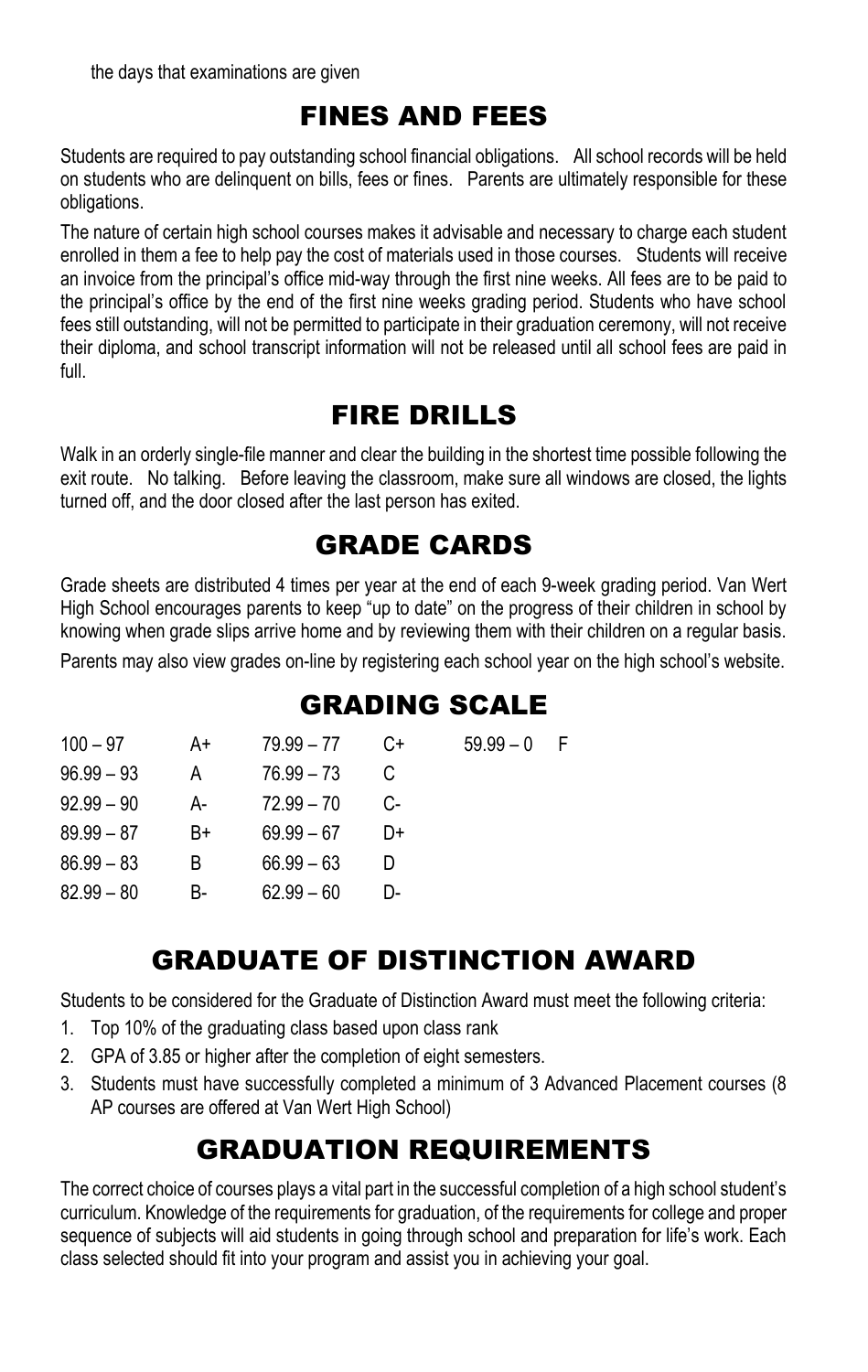Vocational education is divided into a number of areas at Vantage. The classes you select as freshmen and sophomores should prepare you for the program of your choice in your junior and senior years. Students interested in pursuing Vantage training should pass the requirements listed below:

The Vantage Career Center requires that applicants' have no more than 3 deficiencies through 4 semesters at Van Wert High School. The definition of a "deficiency" is a course/credit that results in an "F" and is equal to 1 full unit of credit.

### **Vantage Requirements (Grades 9 and 10)**

It is suggested that you discuss your program with your parents, counselor or teachers if you have questions. We are all interested in your success in school and after you leave high school.

#### **Graduation Requirements:**

There are different graduation requirements set forth for students of different grade levels. Please find those below. If a student in the class of 2022 meet the requirements for the class of 2023 and beyond, they can also graduate under those requirements as well.

The Graduation Requirements\* for the class of 2023 and beyond can be found here.

http://education.ohio.gov/getattachment/Topics/Ohio-s-Graduation-Requirements/Sections/Classes -of-2023-and-Beyond-Graduation-Requirements/GradReq2023.pdf.aspx?lang=en-US

The Graduation Requirements\* for the class of 2022 can be found here:

[http://education.ohio.gov/getattachment/Topics/Ohio-s-Graduation-Requirements/Earning-an-Ohio-](http://education.ohio.gov/getattachment/Topics/Ohio-s-Graduation-Requirements/Earning-an-Ohio-High-School-Diploma-for-the-Cl-2/GradReq2022.pdf.aspx?lang=en-US)[High-School-Diploma-for-the-Cl-2/GradReq2022.pdf.aspx?lang=en-US](http://education.ohio.gov/getattachment/Topics/Ohio-s-Graduation-Requirements/Earning-an-Ohio-High-School-Diploma-for-the-Cl-2/GradReq2022.pdf.aspx?lang=en-US)

\*The Van Wert City Schools' Board of Education requires that students earn 21 credits to graduate, which is above and beyond the requirements set forth by the Ohio Department of Education.

A copy of the twelve Readiness Diploma Seals is available at any time in the Student Services Office. This information is also provided to students during class meetings at the beginning of every school year.

Students may earn graduation points through approved substitute tests.

- College Credit Plus (CCP) courses or approved AP/IB tests, in the subject area, will satisfy the end-of-course graduation test requirement for American history, American government and Biology. The college course grade earned under College Credit Plus or AP/IB test score may earn graduation points in place of the end-of-course tests as provided here.
- It is important to note, while students can earn graduation points for CCP coursework and AP/IB test scores in biology, all schools must administer the biology end-of course tests to all students in order to satisfy federal testing requirements. CCP students may use their course grade and AP/IB students may use their test scores OR the biology end-of-course test score to earn graduation points, whichever is higher. A student completing a CCP course in American history or American government will not need to sit for the end-of-course tests in the subject area and may earn graduation points based on the letter grade in the course.
- There are no CCP/AP/IB substitutions for Mathematics or English language arts. Students may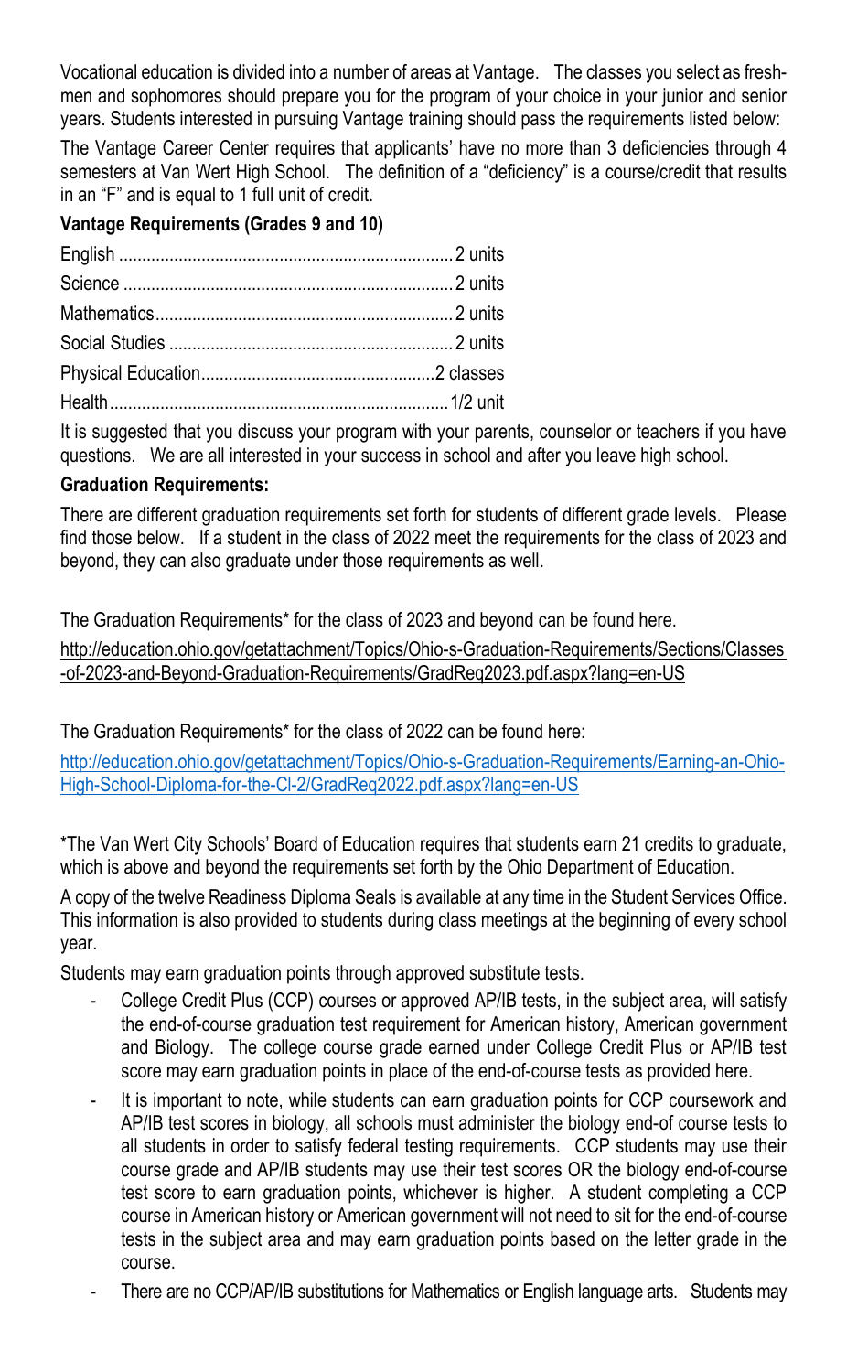use math and English language arts CCP/AP/IB courses to satisfy the graduation curriculum requirements. But schools must administer the end-of-the course tests to students to earn graduation points.

## HONOR ROLL

Honor rolls are calculated each nine weeks.

- 4.00 Honor Roll
- 3.75 3.999 Honor Roll
- 3.00 3.749 Honor Roll

## INCOMPLETES

If work is marked "incomplete" at the end of a grading period, the teacher will be the final authority on determining a deadline, with a maximum of two-weeks to meet the requirements for the class. An incomplete grade is considered an "F" when it comes to determining interscholastic extracurricular eligibility and qualifying for a Renaissance card. Once the incomplete grade(s) are made up and a letter grade is received, the student eligibility status will be updated.

## INTERNET USAGE POLICY

In order for the School District to be able to continue to make its computer network and Internet access available, all students must take responsibility for appropriate and lawful use of this access. Students must understand that one student's misuse of the network and Internet access may jeopardize the ability of all students to enjoy such access. While the School's teachers and other Staff will make reasonable efforts to supervise student use of network and Internet access, they must have student cooperation in exercising and promoting responsible use of this access.

Below is the Acceptable Use and Internet Safety Policy ("Policy") of the School District and the Data Acquisition Site that provides Internet access to the School District.

#### 1. PERSONAL RESPONSIBILITY

By signing this Policy, you are agreeing not only to follow the rules in this Policy, but are agreeing to report any misuse of the network to the person designated by the School for such reporting. Misuse means any violations of this Policy or any other use that is not included in the Policy, but has the effect of harming another or his or her property.

### 2. ACCEPTABLE USES

- A. Educational Purposes Only. The School District is providing access to its computer networks and the Internet for only educational purposes. If you have any doubt about whether a contemplated activity is educational, you may consult with the person(s) designated by the School to help you decide if a use is appropriate.
- B. Unacceptable Uses of Network. Among the uses that are considered unacceptable and which constitute a violation of this Policy are the following:
	- 1. Uses that violate the law or encourage others to violate the law. Don't transmit offensive or harassing messages; offer for sale or use any substance the possession or use of which is prohibited by the School District's Student Discipline Policy; view, transmit or download pornographic materials or materials that encourage others to violate the law; intrude into the networks or computers of others; and download or transmit confidential, trade secret information, or copyrighted materials. Even if materials on the networks are not marked with the copyright symbol, you should assume that all materials are protected unless there is explicit permission on the materials to use them.
	- 2. Uses that cause harm to others or damage to their property. For example, don't engage in defamation (harming another's reputation by lies); employ another's password or some other user identifier that misleads message recipients into believing that someone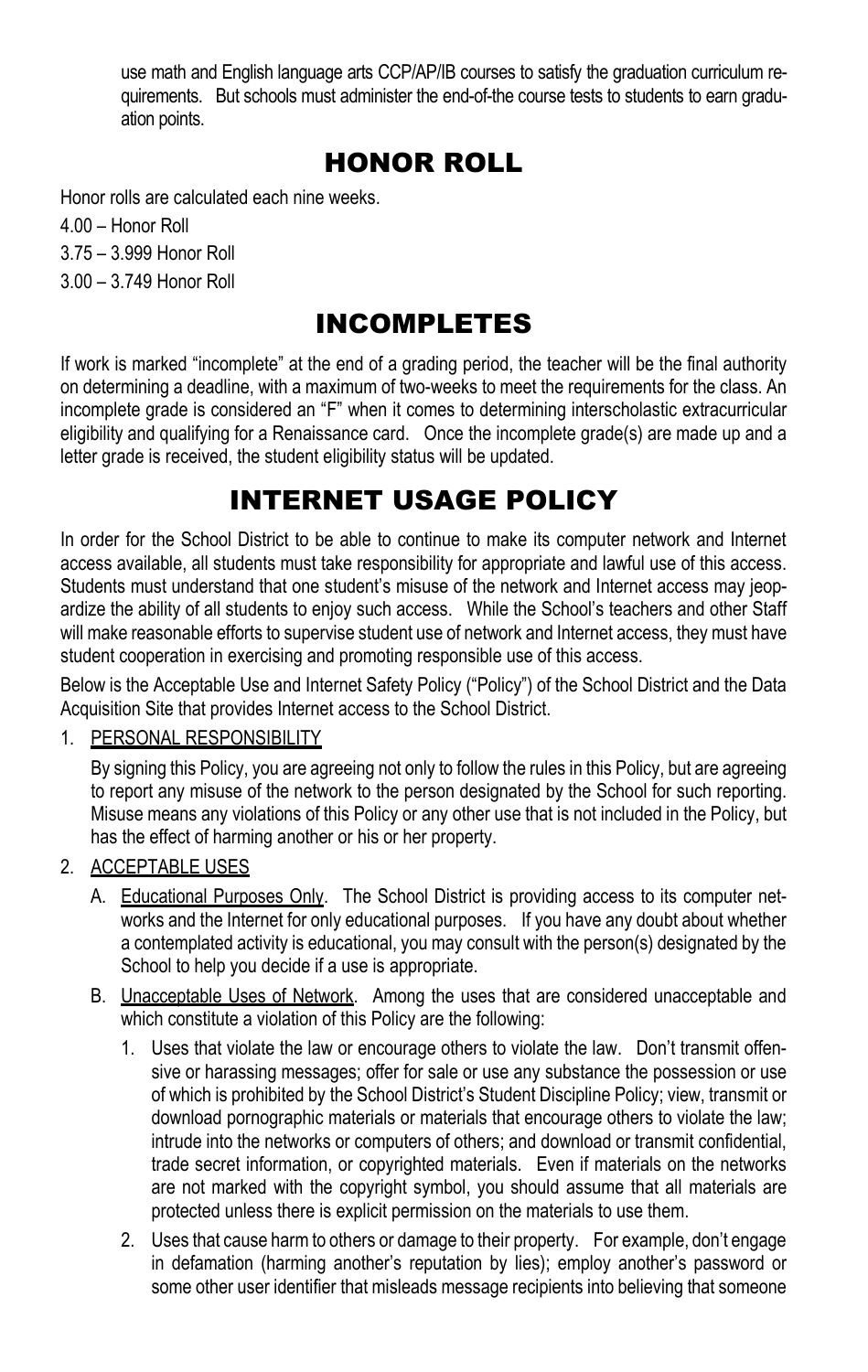other than you is communicating or otherwise using his/her access to the network or the Internet; upload a worm, virus, "troian horse," "time bomb" or other harmful form of programming or vandalism; participate in "hacking" activities or any form of unauthorized access to other computers, networks, or information systems.

- 3. Uses that jeopardize the security of student access and of the computer network or other networks on the Internet. For example, don't disclose or share your password with others; don't impersonate another user.
- 4. Uses that are commercial transactions. Students and other users may not sell or buy anything over the Internet. You should not give others private information about you or others, including credit card numbers and social security numbers.
- C. Netiquette. All users must abide by rules of network etiquette, which include the following:
	- 1. Be polite. Use appropriate language. No swearing, vulgarities, suggestive, obscene, belligerent, or threatening language.
	- 2. Avoid language and uses which may be offensive to other users. Don't use access to make, distribute, or redistribute jokes, stories, or other material which is based upon slurs or stereotypes relating to race, gender, ethnicity, nationality, religion, or sexual orientation.
	- 3. Don't assume that a sender of e-mail is giving his or her permission for you to forward or redistribute the message to third parties or to give his/her e-mail address to third parties. This should only be done with permission or when you know that the individual would have no objection.
	- 4. Be considerate when sending attachments with e-mail (where this is permitted). Be sure that the file is not too large to be accommodated by the recipient's system and is in a format which the recipient can open.

#### 3. INTERNET SAFETY

- A. General Warning: Individual Responsibility of Parents and Users. All users and their parents/guardians are advised that access to the electronic network may include the potential for access to materials inappropriate for school-aged pupils. Every user must take responsibility for his or her use of the computer network and Internet and stay away from these sites. Parents of minors are the best guide to materials to shun. If a student finds that other users are visiting offensive or harmful sites, he or she should report such use to the person designated by the School.
- B. Personal Safety. Be safe. In using the computer network and Internet, do not reveal personal information such as your home address or telephone number. Do not use your real last name or any other information which might allow a person to locate you without first obtaining the permission of a supervising teacher. Do not arrange a face-to-face meeting with someone you "meet" on the computer network or Internet without your parent's permission (if you are under 18). Regardless of your age, you should never agree to meet a person you have only communicated with on the Internet in a secluded place or in a private setting.
- C. "Hacking" and Other Illegal Activities. It is a violation of this Policy to use the School's computer network or the Internet to gain unauthorized access to other computers or computer systems, or to attempt to gain such unauthorized access. Any use which violates state or federal law relating to copyright, trade secrets, the distribution of obscene or pornographic materials, or which violates any other applicable law or municipal ordinance, is strictly prohibited.
- D. Confidentiality of Student Information. Personally identifiable information concerning students may not be disclosed or used in any way on the Internet without the permission of a parent or guardian or, if the student is 18 or over, the permission of the student himself/herself. Users should never give out private or confidential information about themselves or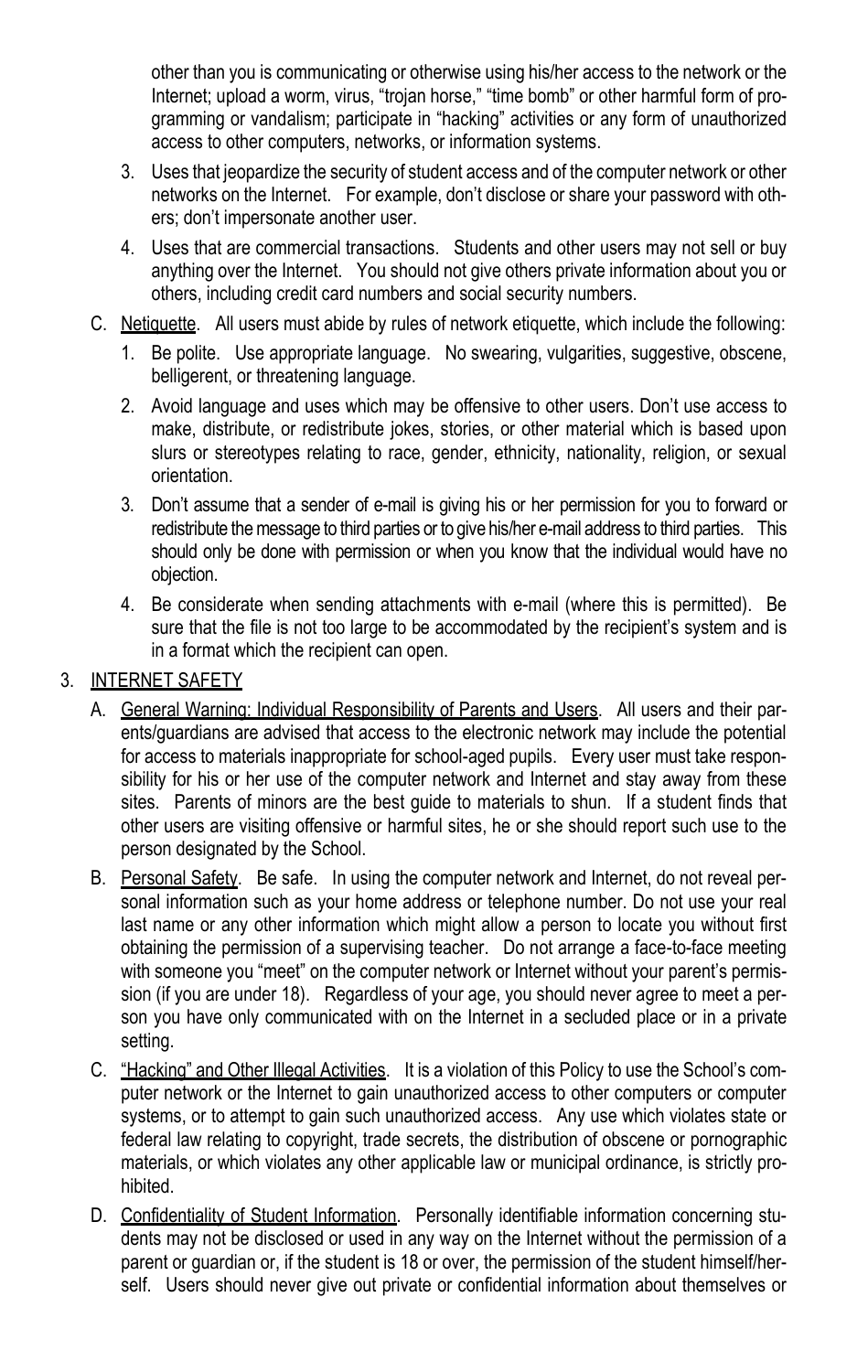others on the Internet, particularly credit card numbers and Social Security numbers. A supervising teacher or administrator may authorize the release of directory information, as defined by Ohio law, for internal administrative purposes or approved educational projects and activities.

E. Active Restriction Measures. The School, either by itself or in combination with the Data Acquisition Site providing Internet access, will utilize filtering software or other technologies to prevent students from accessing visual depictions that are (1) obscene, (2) child pornography, or (3) harmful to minors. The School will also monitor the online activities of students, through direct observation and/or technological means, to ensure that students are not accessing such depictions or any other material that is inappropriate for minors.

Internet filtering software or other technology-based protection systems may be disabled by a supervising teacher or school administrator, as necessary, for purposes of bona fide research or other educational projects being conducted by students age 17 and older.

The term "harmful to minors" is defined by the Communications Act of 1934 (47 USC Section 254 [h][7]), as meaning any picture, image, graphic image file, or other visual depiction that

- taken as a whole and with respect to minors, appeals to a prurient interest in nudity, sex, or excretion;
- depicts, describes, or represents, in a patently offensive way with respect to what is suitable for minors, an actual or simulated sexual act or sexual contact, actual or simulated normal or perverted sexual acts, or a lewd exhibition of the genitals;
- taken as a whole, lacks serious literary, artistic, political, or scientific value as to minors.

#### 4. PRIVACY

Network and Internet access is provided as a tool for your education. The School District reserves the right to monitor, inspect, copy, review and store at any time and without prior notice any and all usage of the computer network and Internet access and any and all information transmitted or received in connection with such usage. All such information files shall be and remain the property of the School District and no user shall have any expectation of privacy regarding such materials.

### 5. FAILURE TO FOLLOW POLICY

The user's use of the computer network and Internet is a privilege, not a right. A user who violates this Policy, shall at a minimum, have his or her access to the computer network and Internet terminated, which the School District may refuse to reinstate for the remainder of the student's enrollment in the School District. A user violates this Policy by his or her own action or by failing to report any violations by other users that come to the attention of the user. Further, a user violates this Policy if he or she permits another to use his or her account or password to access the computer network and Internet, including any user whose access has been denied or terminated. The School District may also take other disciplinary action in such circumstances.

# INTERSCHOLASTIC EXTRACURRICULAR **ELIGIBILITY**

The Board of Education prohibits students in grades 9-12 from participating in interscholastic extracurricular activities if they **1. have not successfully completed a minimum of 5 one credit courses (or the equivalency) which would yield toward graduation; 2. receive more than one failing grade in the previous grading period; 3. have less than a 1.2 grade point average for the previous grading period based on a 4.0 grade scale.** A student enrolled in the first grading period after advancement from the eighth grade must have passed 75% of those subjects carried the preceding grading period in which the student was enrolled. Summer school grades cannot be used to determine eligibility. The definition of interscholastic extracurricular activities is a school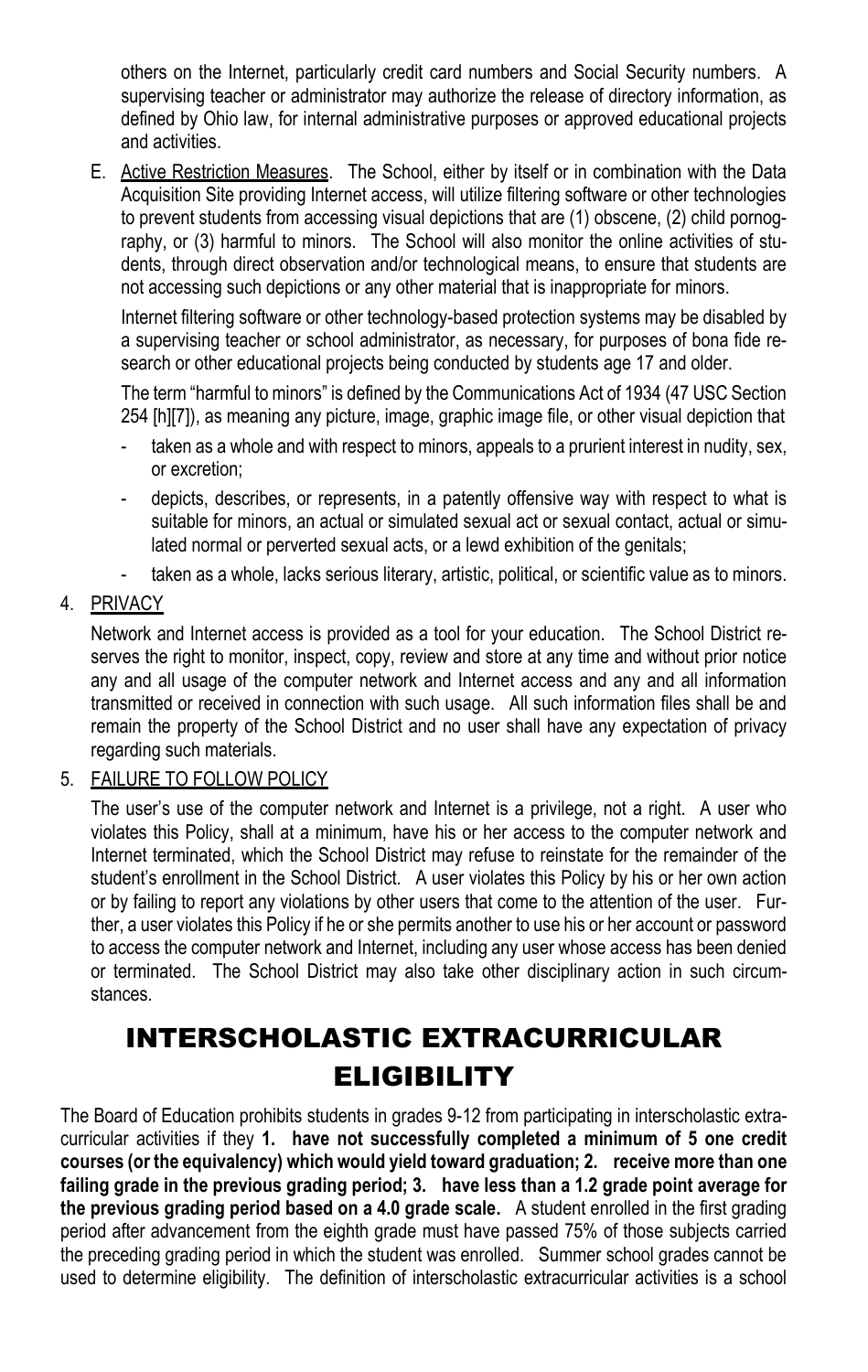sponsored student activity not included in the graded course of study that includes participants from more than one school or school setting. Incompletes are regarded as an "F" or failing grade until the student makes up his/her work so that an official letter grade can be given. All incomplete grades must be made up within the first 2 weeks of the following grading period to earn credit.

## LOCKERS

Lockers are school property and are to be kept neat and clean. Students are never to leave money or valuables in lockers. It is the responsibility of the student to secure his/her locker at all times so that nothing is lost or stolen. It is the law in the State of Ohio that school lockers are the property of the Board of Education and may be inspected at any time by school personnel.

## LOCKER SEARCH

Lockers at Van Wert High School are school property. Upon authorization of the principal or assistant principal, lockers and contents thereof may be searched. Authorization will be given only when there is good reason to believe that the locker contains stolen property or items detrimental to the health and welfare of students attending Van Wert High School.

## MAKE-UP WORK

It is the responsibility of the pupil (not the teacher) to arrange for make-up work after an absence. For each day of excused absences, a student has one (1) day to make-up the missed work. This make-up work should be turned in within a reasonable time depending on the length of absence, the due- date to be determined by the teacher.

## MARITAL/PARENTAL POLICY

It is the policy of the Van Wert City Schools that educational programs and activities are provided without regard to race, color, national origin, sex, or handicap. Therefore, the Board affirms the right of a pregnant student and the father (if a student) to continue her/his participation in the Van Wert City Schools.

As soon as a pregnancy is medically confirmed, the Board recommends that the student consult with a counselor or the building principal.

With a staff member involved, the student may elect to follow the following educational plan or suggest alternatives:

- 1. She may remain in her present school program, with modifications as necessary, until the birth of her baby is imminent or until her physician states that continued participation would be detrimental to her health.
- 2. She may then temporarily withdraw from school (if physician dictates) and, at the school's expense; in so far as is practically possible, receive homebound instruction from the date of her withdrawal until her physician states that she is physically able to return to school.

Every effort will be made to see that the educational program of all students (both male and female) is disrupted as little as possible; that all students receive health and counseling services, as well as instruction; that they be encouraged to return to school after delivery; and that each student is given opportunity to graduate from high school.

## MEDIA CENTER REGULATIONS

### 1. MEDIA CENTER ATMOSPHERE

The media center is a warm and welcoming environment for all students. The space is designed to promote PBL and collaboration, with different work areas available to meet each individual need. We ask that you respect those around you by speaking in a quiet voice and picking up after yourself. If your group needs more freedom to speak, please ask the library staff to use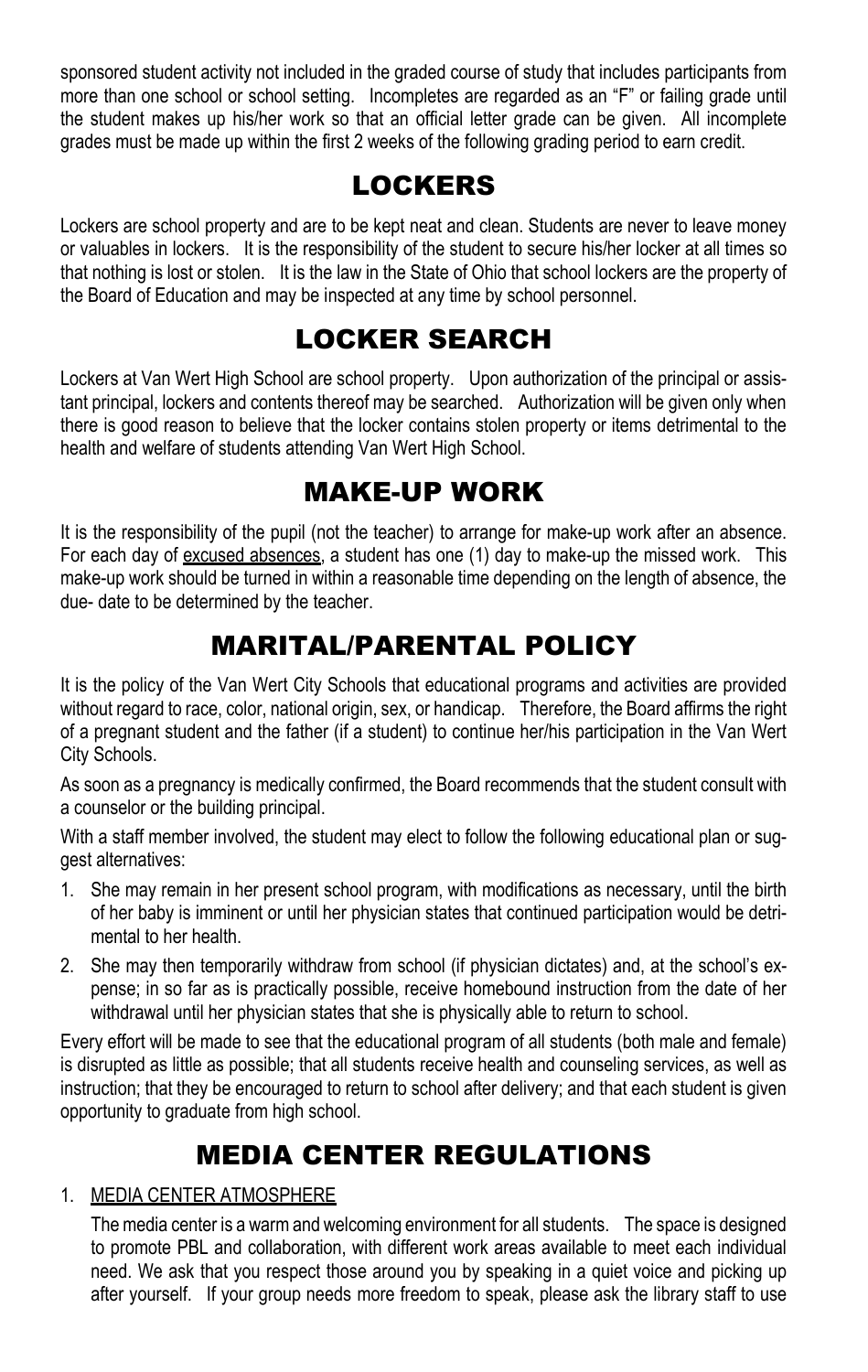one of the conference rooms. High school students should not interact with middle school students while in the media center. Earbuds are permitted to be used, however please leave one earbud out so that you can hear instructions as needed.

The Makerspace area is available for students to use that do not have classroom work to complete. It is designed to offer an area for creativity, design, critical thinking, and exploration. Students using the materials are expected to be good stewards of the materials and need to be responsible for cleaning up and returning items at the end of the period.

### 2. MEDIA CENTER HOURS AND ENTRANCE

The media center is open during regular school hours. Upon entering the media center, students must sign in on the designated computers. Up to 12 students may sign out from study hall each period to visit the media center. However, if additional students need to use the media center for research, please let the staff know and arrangements will be made. Study hall and PAWS students are to come prepared to stay and work the entire period. If you need to go somewhere while in the media center, you must get permission from the staff.

If a student misbehaves, he/she will be sent back to study hall. In addition, a student's privileges may be removed temporarily or indefinitely at the discretion of the library staff.

### 3. BORROWING/RETURNING MATERIALS

The media center has books, magazines, video cameras, ebooks, audiobooks, and digital magazines available to check out. Any number of items may be borrowed within reason. All items are renewable in the media center or online through the OPAC. To access our digital resources, please visit the school website and click on the Library/Media Center link under Students Your library card number is your student ID number and your PIN is your birth month + birth day (mmdd).

Print materials are checked out for one month and digital materials are checked out for two weeks. Equipment is checked out for 1 week. Students receive an email notification 2 days before their book is due to remind them to return or renew it. When returning materials, please place them on the circulation desk in the designated area. Ebooks and audiobooks automatically check themselves in after 2 weeks, unless renewed online.

### 4. OVERDUE MATERIALS

Students receive email notices every 2 days when they have overdue materials and paper notices at least once per quarter. If a book becomes overdue, students may be restricted from traveling to the media center during study hall and PAWS until the book is renewed or returned. If a book becomes excessively overdue, library staff may issue a detention until the book is returned.

#### 5. LOST/DAMAGED MATERIALS

Students will be charged replacement price plus processing charges for any lost or damaged materials. If your name is not cleared from the fine list, you will not be permitted to participate in the graduation ceremony, your diploma will be withheld, and transcript information will not be released until all school fees are paid in full.

#### 6. MEDIA CENTER CLOSING

Whenever the media center is closed for classroom use, a student may gain entry with a pink slip and permission from the library staff. There are times when the media center must close for special circumstances. In this case, if there are no staff available to monitor, students should return to class and come back at a later time.

## NATIONAL HONOR SOCIETY

Van Wert High School has a chapter of the National Honor Society and to be selected to membership is a privilege not a right. Selection is made by the faculty of Van Wert High School and is for Juniors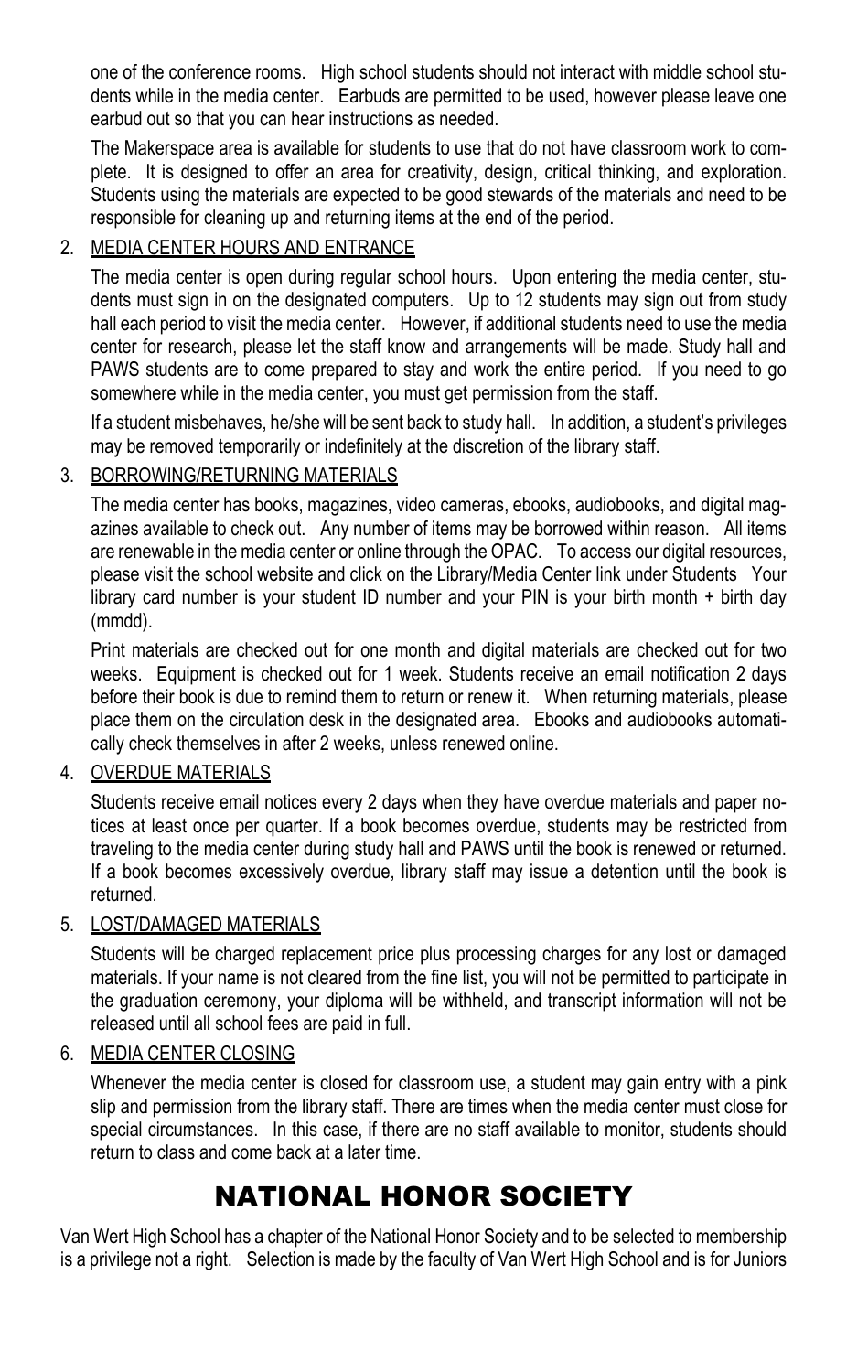and Seniors only. The four areas of evaluation are: Scholarship, Leadership, Character, and Service. A student's total time at the high school is used in the evaluation by the faculty. Students are first eligible in the fall of their Junior year. A 3.6 cumulative GPA is the minimum to be considered. The procedure for NHS selection is as follows:

- 1. Juniors and Seniors with the required GPA will be notified.
- 2. Those students who wish to become NHS members must fill out an information sheet.
- 3. The students will be evaluated by the faculty.
- 4. All information collected with the student and teacher evaluations will be made available to the Faculty Committee on Awards. This committee makes the selections for NHS membership.

Members are required to maintain the high standards of NHS regarding scholarship, leadership, character, and service. Members have signed an agreement with their advisor(s) to demonstrate good character at all times. The VWHS Student Handbook contains a section addressing the Serious Misconduct Code. A violation of any of these rules is a serious character and leadership violation for a NHS member and may result in an immediate dismissal from NHS.

# NON-DISCRIMINATION POLICY

#### 1. POLICY

The Van Wert City Schools is an equal opportunity organization. The employment practices and education programs are conducted with a policy of non-discrimination as to race, color, national origin, sex or handicap.

The superintendent of schools is designated as the Title VI, Title IX, and Section 504 compliance coordinator.

2. COMPLAINT PROCEDURES

Student shall mean an individual enrolled in any formal educational program provided by the school district.

Immediate Supervisor shall mean any employee responsible for, or exercising any degree of supervision or authority over, a student.

Intermediate Supervisor shall mean the administrator to whom the immediate supervisor is directly responsible.

Compliance Coordinator shall mean the district official responsible for the coordination of activities relating to compliance with Title VI, Title IX, and Section 504.

### A. INFORMAL STAGE

The aggrieved student shall orally present his/her grievance to his/her immediate supervisor who shall orally and informally discuss the complaint with the aggrieved individual within 5 school days after the complaint has been presented to him/her. If such complaint is not satisfactorily resolved at this stage, the aggrieved individual may proceed to the intermediate stages.

### B. INTERMEDIATE STAGE

1. Within 5 school days after a determination has been made at the preceding stage, the aggrieved student may, in writing, present the complaint to the intermediate supervisor to whom his/her immediate supervisor is directly responsible, if such there be, who shall orally discuss the complaint with the aggrieved individual. The intermediate supervisor renders a determination to the aggrieved individual within 5 school days after the complaint has been presented to him/her. If such complaint is not satisfactorily resolved at this state, the aggrieved individual may proceed to the formal stage.

### C. FORMAL STAGE

1. Within 5 school days after a determination has been made by the immediate supervisor and/or intermediate supervisor, the aggrieved student and immediate supervisor and/or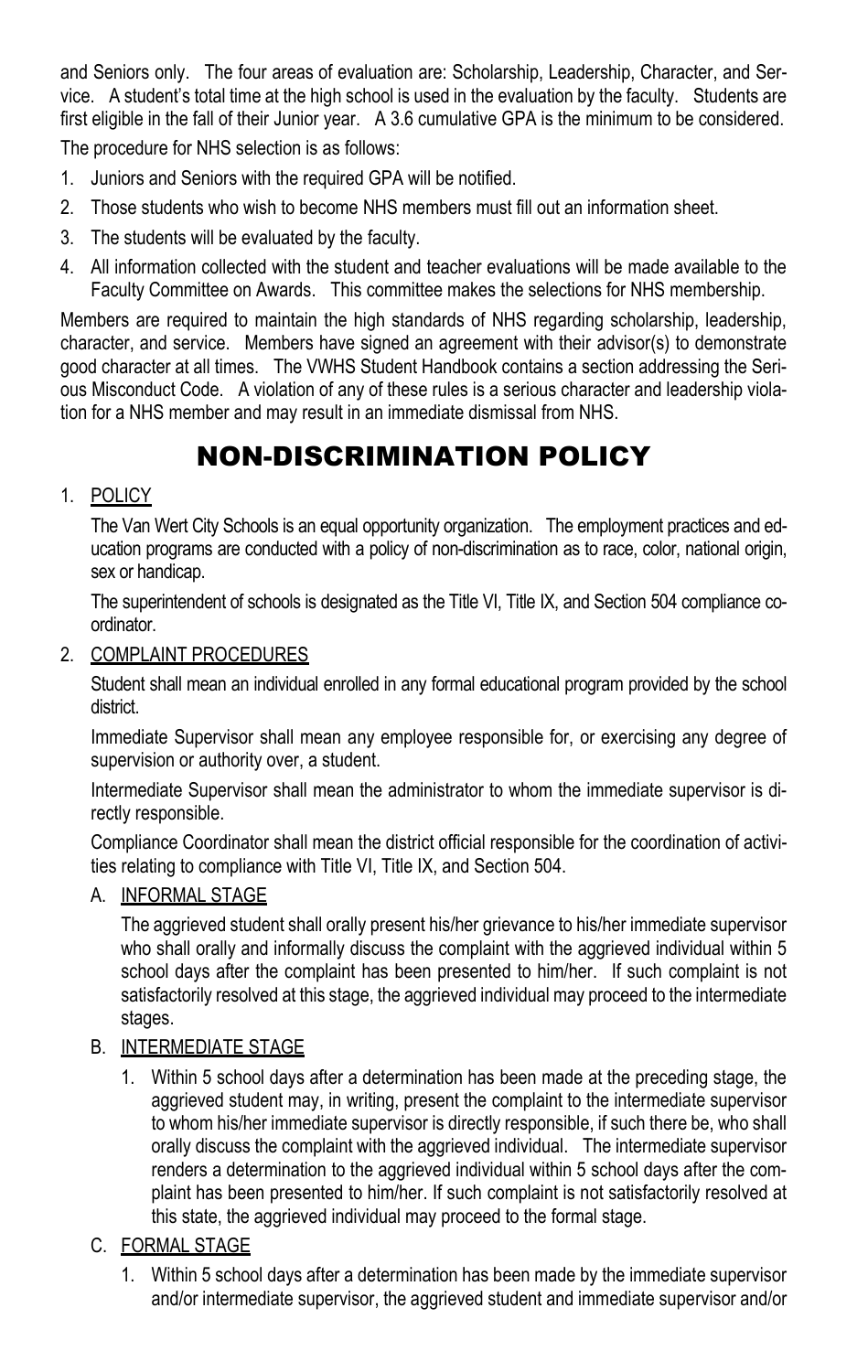intermediate supervisor in the case may submit written statements to the Compliance Coordinator setting forth the specific nature of the complaint, the facts relating thereto, and the determinations previously rendered.

- 2. If such is requested in written statement of either party pursuant to paragraph 1 above, the Compliance Coordinator shall notify all parties concerned in the case, of the time and place when an informal hearing will be held where such parties may appear and present oral and written statements supplementing their position in the case. Such hearings shall be held within 5 school days of receipt of the written statements pursuant to Paragraph 1.
- 3. The Compliance Coordinator shall render a determination within 10 school days after the written statements pursuant to paragraph 1 have been presented to him/her, or ten (10) school days after the completion of the informal hearing.
- D. OFFICE OF CIVIL RIGHTS

If the complaint has not been satisfactorily resolved in the above stages, the student or employee may appeal in writing directly to the Office of Civil Rights.

# OUT OF CLASS ACTIVITIES

Eligibility for out of class activities that exceed the period of the academic sponsoring class, or other non-athletic activities occurring during the school day, shall be based upon the following criteria:

- 1. The student shall not have a failing accumulative mark in any scheduled classes for the grading period in question.
- 2. The teachers must be notified by the student a minimum of 3 days prior to the event if possible.
- 3. Eligibility for athletic competitions shall be exempt from this policy, since it is a separate entity and is subject to existing policy.

# PAWS GUIDELINES FOR STUDENTS

STUDENTS WHO DO NOT FOLLOW THE RULES FOR PAWS MAY EXPERIENCE AN IMMEDI-ATE LUNCH DETENTION, GIVEN BY THEIR PAWS ADVISOR, TO BE SERVED IN THE LUNCH DETENTION ROOM IN THE COMMONS. REPEATED OFFENSES MAY LEAD TO AN EMER-GENCY REMOVAL, WHICH WILL NEGATIVELY IMPACT THE OPPORTUNITY FOR A RENAIS-SANCE CARD.

- 1. Be on time.
- 2. Have materials necessary to be productive and occupy your time for the entire period. Remember you can always read appropriate material for pleasure.
- 3. Make your travel arrangements electronically before the end of 3rd period (10:18 a.m.). Remember – You must have verbal permission from the teacher you are traveling to before signing up electronically.
- 4. You will be released to travel, by bell, at 10:27 a.m. In the meantime, pay attention to the daily announcements.
- 5. Rarely request the hall pass or the need to go to the restroom. Take care of those responsibilities before PAWS.
- 6. Ask questions, help others, realize your PAWS advisor is being encouraged to help you problem solve and to stay on task.
- 7. Be engaged at all times. Having your head down on your desk or sleeping is not permitted. Socialize during lunch, not during PAWS.

## PERFECT ATTENDANCE

PERFECT ATTENDANCE IS DEFINED AS: Absolutely NO blemishes on one's attendance record,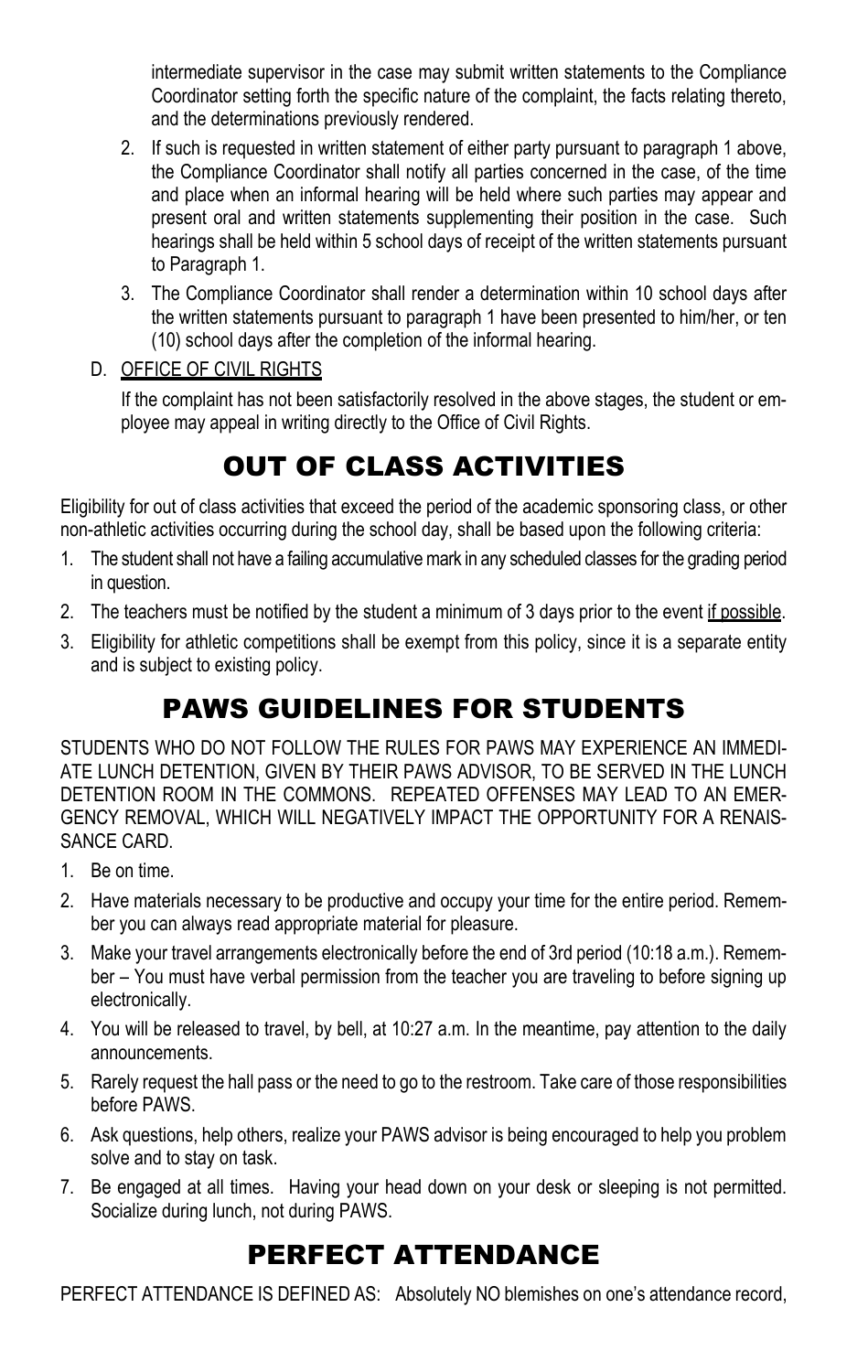period.

# PERMISSION TO LEAVE

NEVER leave the school grounds without permission from the Principal's office. A call will be made to your parent or guardian to secure permission for you to leave the school grounds. The 18 year old student must also contact the office and receive permission to leave. Disciplinary action will be taken if a student fails to follow this procedure.

## POSTERS & SIGNS

Posters and signs may be attached to the walls only after permission has been obtained from the Principal.

# PUBLICATION AND DISTRIBUTION OF MATERIALS

School sponsored publications and media sources, (Cougar's Roar; Excalibur; TV Production; VWHS Web Page), are available for student writing and opinions. Wide ranges of opinions may be printed, but editorial policies, which advocate libelous and inflammatory material and personal attacks on students and staff, will not be permitted. Control of school sponsored publications rests with school authorities

Other publications may be published and distributed in the school, by school sponsored groups if they receive permission of the principal.

Materials published by non-school sponsored groups or community organizations will not be distributed in the building or school grounds without prior approval of the principal. This applies to the distribution of such materials on the school buses.

The use of school duplication equipment is limited to authorized school employees. Students may secure permission to have materials duplicated that are class related.

# QUALIFICATIONS FOR RENAISSANCE CARD

## **GOLD CARD**

- GPA 3.6 minimum and no F's (calculated for the previous full 9 weeks)
- -- No incomplete grades
- No unexcused absences
- \* 2 days of excused absences each semester
- -- \* 2 tardy days
- -- No administrative disciplinary action
- No PAWS Emergency Removals
- -- Cheating/Plagiarism will result in automatic forfeiture of Renaissance Card for the entire school year.

## **RED CARD**

- GPA 3.00 minimum and no F's (calculated for the previous full 9 weeks)
- -- No incomplete grades
- -- No unexcused absences
- -- \* 3 days of excused absences each semester
- -- \* 2 tardy days
- -- No administrative disciplinary action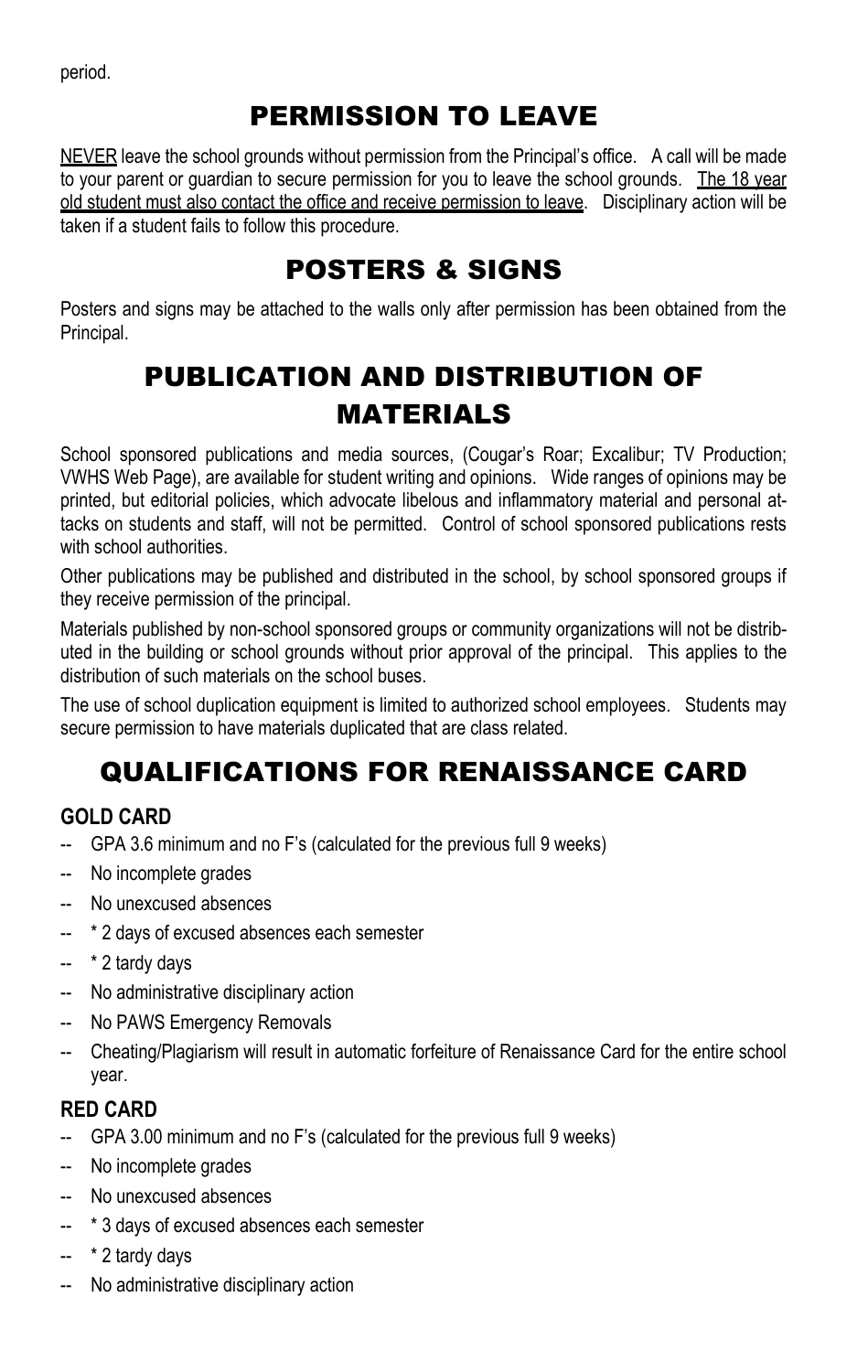- -- No PAWS Emergency Removals
- -- Cheating/Plagiarism will result in automatic forfeiture of Renaissance Card for the entire school year.

## **GREY CARD**

- 2.5 GPA or .5 improvement in GPA and no F's (calculated for the previous full 9 weeks)
- -- No incomplete grades
- -- No unexcused absences
- -- \* 4 days of excused absences each semester
- -- \* 2 tardy days
- -- No administrative disciplinary action
- No PAWS Emergency Removals
- -- Cheating/Plagiarism will result in automatic forfeiture of Renaissance Card for the entire school year.

\* Exam exemptions could be lost due to increase in absences, tardies, or disciplinary action

# SCHOOL CAFETERIA

Van Wert City Schools participates in the National School Lunch Program sponsored by the United States Department of Agriculture (USDA) which permits the school to offer free and reduced price meals to students who qualify.

Students may purchase their lunch at school, or bring their lunch with them; however, parents bringing "FAST FOOD" lunches to school is prohibited.

Free or reduced priced lunches are available to children who are determined eligible following the return of applications, which will be made available to all families at the beginning of the school year. Applications can also be found in the school office or on the school's website. Applicants are responsible for meals until a free or reduced application is completed and approved.

The cafeteria uses a computerized debit system to purchase lunches. Money can be deposited into the account whether the student is free, reduced, or a full paying student. Money will only be deducted when the student uses the account. Checks should be made payable to Van Wert City Schools and the student's name and/or ID# should be on the check. The student may use this account for meal or ala cate purchases.

This is a completely confidential system. All students access the system in the same manner regardless of whether they receive free, reduced or full price meals. The computer will deduct a meal charge from the student's account according to their pay status.

Van Wert City Schools provides breakfast daily in each of our buildings except when school is delayed. All menus are subject to change.

## **OFFER VS SERVE POLICY**

Offer vs serve provision of the school lunch program means students are offered five food components each day from within the federally required traditional lunch pattern. Van Wert City Schools offers this to students in grades 1-12. All students are encouraged to take all items offered, however under offer vs serve, students need only take a minimum of three of five components offered one of which must be a fruit or a vegetable. This allows students to refuse a food item they do not like, encourages freedom of choice, and helps eliminate waste.

## **CHARGING POLICY**

In grades 6-12 charges for lunch only (no ala carte) may not exceed \$10.00. A peanut butter sandwich and milk will be offered until their account is balanced. The last three weeks of the school year there will be NO CHARGING allowed.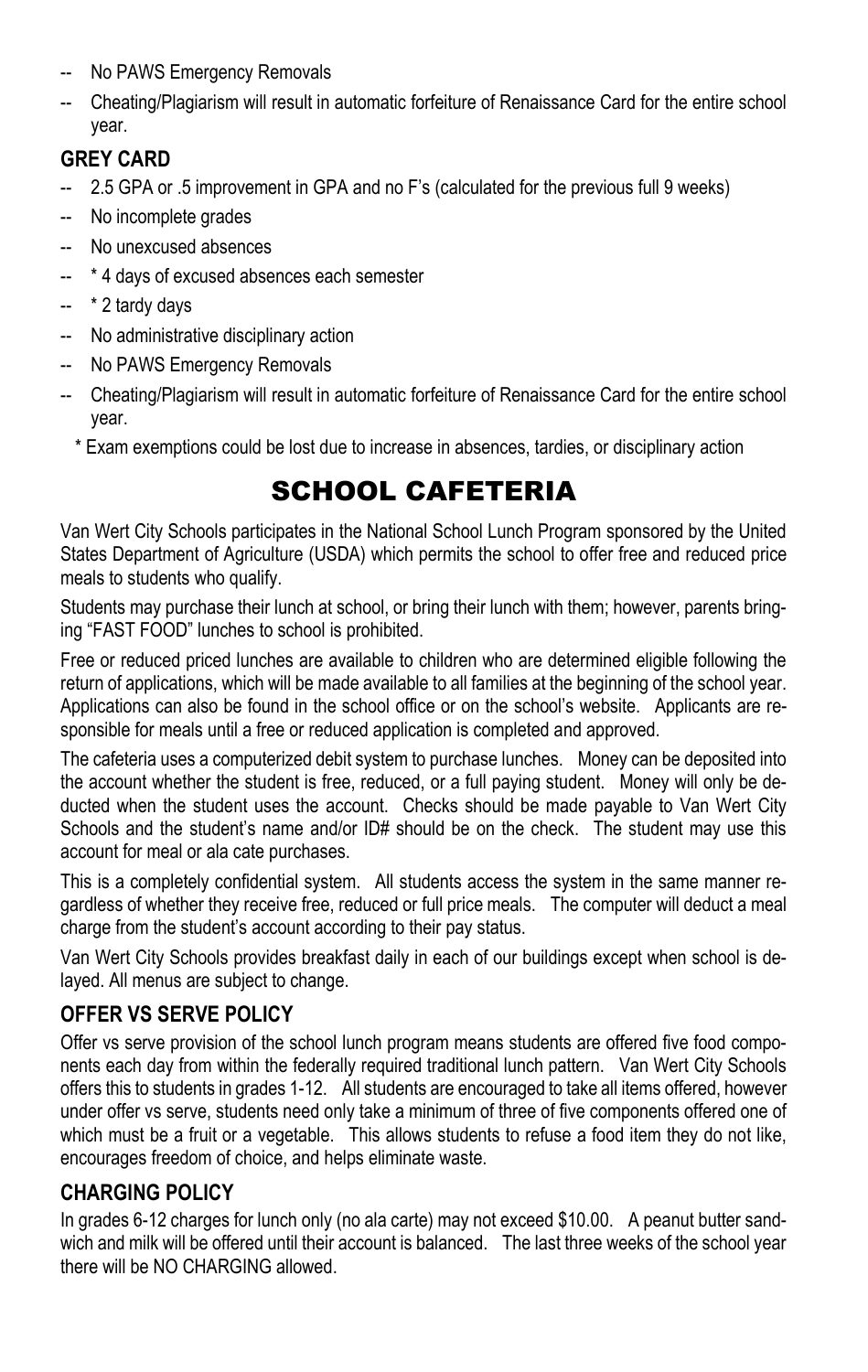# SERIOUS MISCONDUCT CODE

#### A VIOLATION OF ANY RULE HEREIN MAY RESULT IN DISCIPLINARY ACTION INCLUDING SUSPENSION OR EXPULSION. THIS INCLUDES: ON SCHOOL GROUNDS DURING, BEFORE, OR AFTER SCHOOL HOURS: OFF THE SCHOOL GROUNDS AT ANY SCHOOL SPONSORED ACTIVITY: AND ON SCHOOL BUSES.

#### A. BULLYING (SMC-1)

The Board of Education is committed to providing a safe, positive, productive, and nurturing educational environment for all of its students. The Board encourages the promotion of positive interpersonal relations between members of the school community.

Harassment, intimidation, or bullying toward a student, whether by other students, staff, or third parties is strictly prohibited and will not be tolerated. This prohibition includes aggressive behavior, physical, verbal, and psychological abuse. The Board of Education will not tolerate any gestures, comments, threats, or actions which cause or threaten to cause bodily harm or personal degradation. This policy applies to all activities in the District, including activities on school property or while enroute to or from school, and those occurring off school property if the student or employee is at any school-sponsored, school-approved or school-related activity or function, such as field trips or athletic events where students are under the school's control, in a school vehicle, or where an employee is engaged in school business.

This policy has been developed in consultation with parents, District employees, volunteers, students, and community members as prescribed in R.C. 3313.666 and the State Board of Education's Model Policy.

Harassment, intimidation, cyber-bullying or bullying means any intentional written, verbal, graphic, or physical act that a student or group of students exhibits toward another particular student(s) more than once and the behavior both causes mental or physical harm to the other student(s) and is sufficiently severe, persistent, or pervasive that it creates an intimidating, threatening, or abusive educational environment for the other student(s). Aggressive behavior is defined as inappropriate conduct that is repeated enough, or serious enough, to negatively impact a student's educational, physical, or emotional well-being. This type of behavior is a form of intimidation and harassment, although it need not be based on any of the legally protected characteristics, such as sex, race, color, national origin, marital status, or disability. It would include, but not limited to, such behaviors as stalking, bullying/cyberbullying, intimidating, menacing, coercion, name-calling, taunting, making threats, and hazing.

Harassment, intimidation, or bullying also means electronically transmitted acts (i.e., internet, email, cellular telephone, personal digital assistant (PDA), or wireless hand-held device) that a student(s) or a group of students exhibits toward another particular student(s) more than once and the behavior both causes mental and physical harm to the other student and is sufficiently severe, persistent, or pervasive that it creates an intimidating, threatening, or abusive educational environment for the other student(s).

#### B. FIGHTING (SMC-2)

Students have many opportunities to solve differences without resorting to fighting. Teachers, counselors, coaches, and administrators are available for discussion of differences. Fighting is not permitted in the building, on school grounds, or in buses.

"Right to Defend" Defined by the Van Wert County Court of Common Pleas: The right to defend is limited. A person has the right to defend himself but an individual can only use reasonable force necessary to defend. If you can safely leave, you are required to do so. If another person shoves another person, the person shoved must leave the area if that can be safely done. The person who was cannot continue the fight in a more aggressive manner, but may only use reasonable force in his/her defense. Words alone do not justify the use of physical force. Namecalling, threats, gestures, etc. are NOT a reason to start a fight.

REMEMBER- If two people are fighting, they BOTH are breaking the law. Therefore both will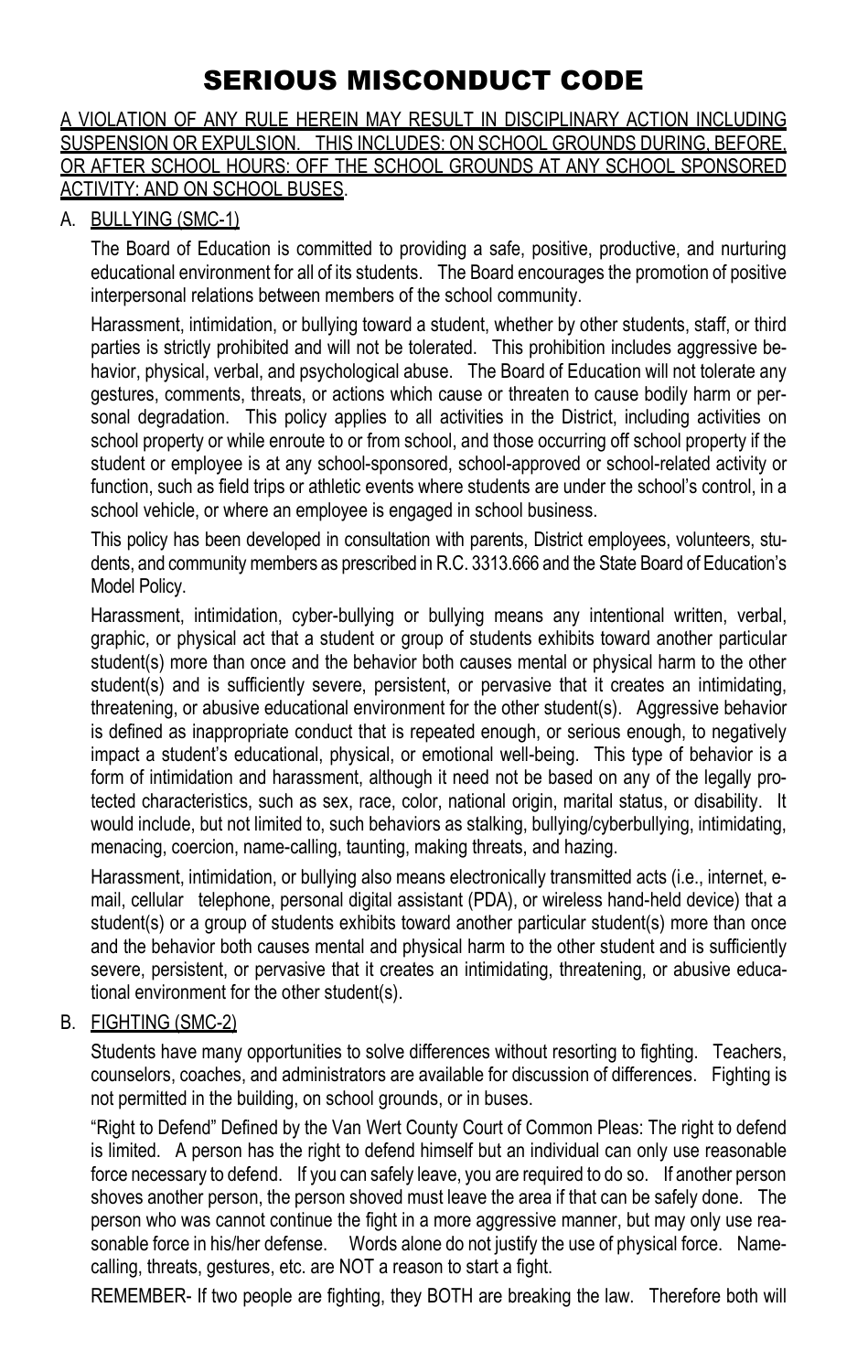suffer consequences.

### C. HAZING (SMC-3)

It is the policy of the Van Wert City Board of Education that hazing activities of any type, are inconsistent with the educational process and shall be prohibited at all times. No administrator, faculty member, or other employee of the school district shall encourage, permit, condone, or tolerate any hazing activities. No student, including leaders of student organizations, shall plan, encourage, or engage in any hazing. Hazing is defined as doing any act or coercing another, including the victim, to do any act of initiation into any student or other organization that causes or creates a substantial risk of causing mental or physical harm to any person.

### D. DISRUPTION OF SCHOOL (SMC-4)

A student shall not by use of violence, force, fear, coercion, threat, intimidation, noise, passive resistance, or through any conduct intentionally cause the substantial and material disruption or obstruction of any lawful mission, process or function of the school. Neither shall he/she engage in any conduct or urge other students to engage in conduct that would result in a material disruption of school.

Example: Abusive or profane language by a student to a teacher

### E. BRING YOUR OWN DEVICES (BYOD) (SMC-5)

Students utilizing the opportunity to use various electronic devices to their fullest capacity, within school expectations, will find numerous benefits to instruction, resources, completion of assignments and personal organization.

It is important to understand that the use of student owned electronic devices during the school day is a privilege and not a right. This change to modify the traditional policy of "no use" will depend on the student displaying a level of trust, respect, and responsibility for personal behavior. Any misuse which causes a disruption to the educational process or contributes in any way to violating school rules or policy may result in disciplinary action and/or the loss of this privilege, individually or as a student body.

#### ELECTRONIC DEVICES

The use of certain electronic devices is permitted in Van Wert City Schools as described below. Electronic devices are classified as **disruptive**, **non-disruptive**, and **mobile phone** devices. Permissibility of each type of electronic device is described as follows:

#### Disruptive Electronic Devices

- 1. Recording devices, radios, pagers, laser pointers, mp3 players, speakers, and other electronic devices are deemed distracting to the educational environment.
	- Use of cameras on non-disruptive devices and cell phones, to take still pictures or video **is not permitted** on school grounds, including transportation, unless under the direction and supervision of school personnel.
- 2. The misuse of permissible electronic devices in a manner distracting to other students or school personnel is not allowed. The misuse of electronic devices includes, but is not limited to:
	- a. Use of any electronic device in a classroom or other area of Van Wert City Schools not authorized by school personnel.
	- b. Violation of the Van Wert City Schools' Acceptable Use Policy.

#### Non-Disruptive Devices

- 1. Non-Disruptive devices are defined as electronic devices primarily used for educational purposes.
- 2. The categories of non-disrupted devices are (a) laptops, (b) netbooks, (c) tablets, (d) and eReaders.
- 3. These devices may be used during classroom instruction, the Media Center, and lunch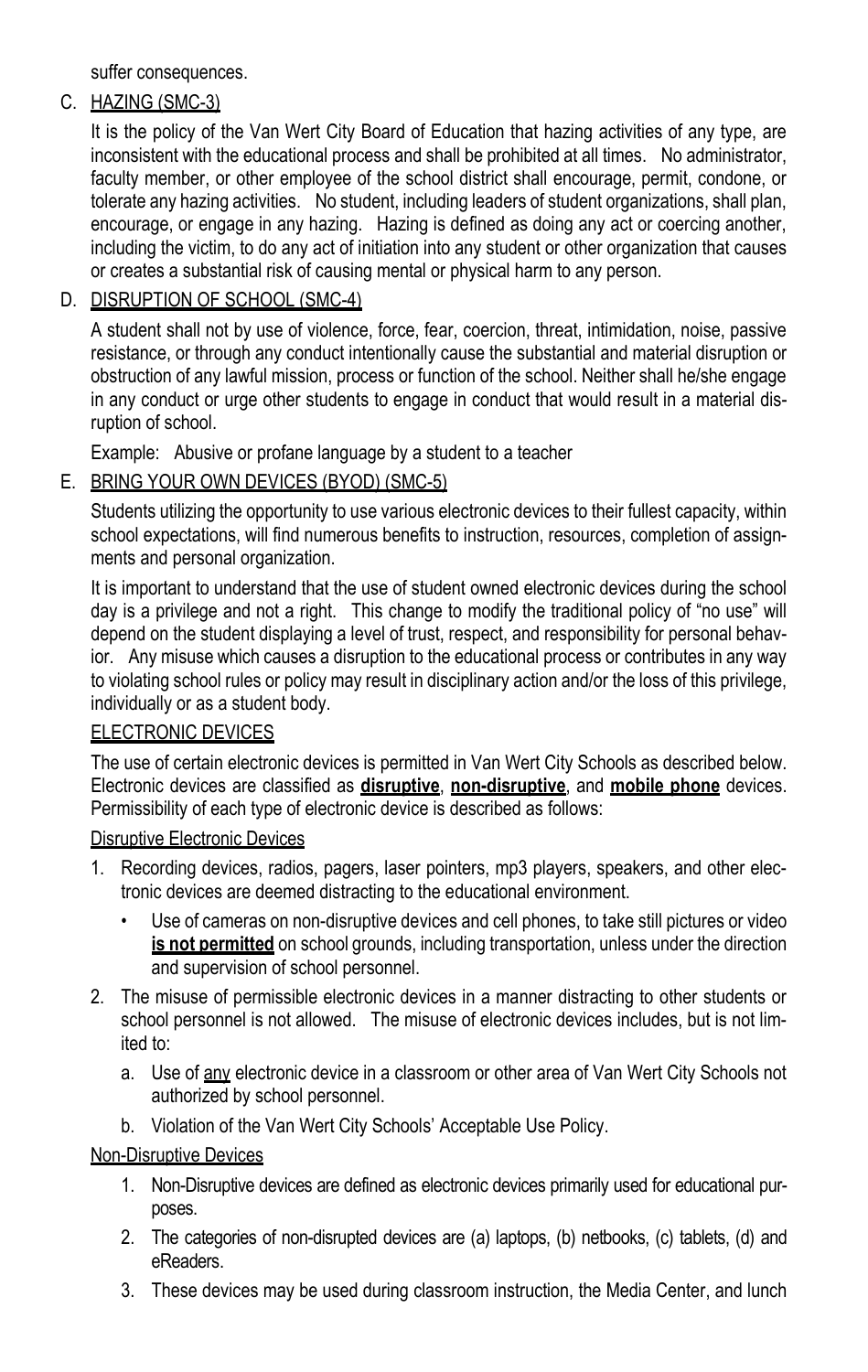as permitted and directed by school personnel.

### Mobile Phones and Accessories

- 1. Mobile Phones may be used as directed by school personnel.
- 2. Each teacher may have an individualized cell phone policy. This policy will be supported by the administration. Students and Parents are encouraged to know the policy of each course a student is enrolled in.

### Internet Connection

Wireless Internet connection will be provided by the Van Wert City Schools for students to connect their devices to the Internet. Students must have a completed Acceptable Use Policy signed and on file at Van Wert City Schools.

### Personal Responsibility

Students who bring their personally owned technology/device to school are responsible for the equipment. Van Wert City Schools assumes no responsibility for theft, loss, or damage of an electronic device brought to school. School or District Technicians will not service or repair any technology/device not belonging to the District. Students who bring personally owned devices and use the VWCS network should also have no expectation of privacy including files or email.

## SPECIFIC USE GUIDELINE

- 1. **Students that choose to bring items of value to school must understand the school is not responsible for lost, damaged, or stolen items.**
- 2. Each teacher will determine if these and/or any devices will be used in their classroom. If a teacher chooses to allow BYOD, the teacher will provide a written policy that all students in the classroom will be expected to follow.
- 3. Students must not take any picture of another student during the school day without that student's consent. Students must not post pictures and/or comments on a social networking site during the course of a school day.
- 4. Music devices will be worn using only ONE ear bud at all times within the school building. No headphones of any style are allowed during the school day.
- 5. At any teacher or staff member request, BYOD will be turned off or silenced and put away until further notice.
- 6. Any violation of acceptable use may result in disciplinary action from either the teacher or administration.

## **WARNING**

Sexting – It is the practice of taking, possessing, or transmitting nude or explicit pictures especially by cell phones or other BYOD. If the subject(s) of the nude pictures are minors, very serious school and legal consequences may take place. School authorities are bound by law to report all cases of sexual abuse and child exploitation to the police. Depending on the age of the subjects and how explicit the pictures, a person possessing nude pictures on an electronic device could be charged with child exploitation or child pornography along with suspension and possible expulsion form school. Conviction of the criminal charges is a felony and could lead to being placed on a community sex offender list.

## F. INSUBORDINATION (SMC-6)

Insubordination is the refusal of a student to cooperate with a reasonable request by a staff member of the school system. Any action judged by school officials to involve misconduct or misbehavior and not specifically mentioned in other sections will be dealt with as insubordination.

## G. NARCOTICS, DRUGS, PARAPHERNALIA, ALCOHOLIC BEVERAGES (SMC-7)

A student is prohibited from using, possessing, or transmitting any narcotic drug, hallucinogenic drug, amphetamine, barbiturate, marijuana, paraphernalia item, alcoholic beverage or intoxicant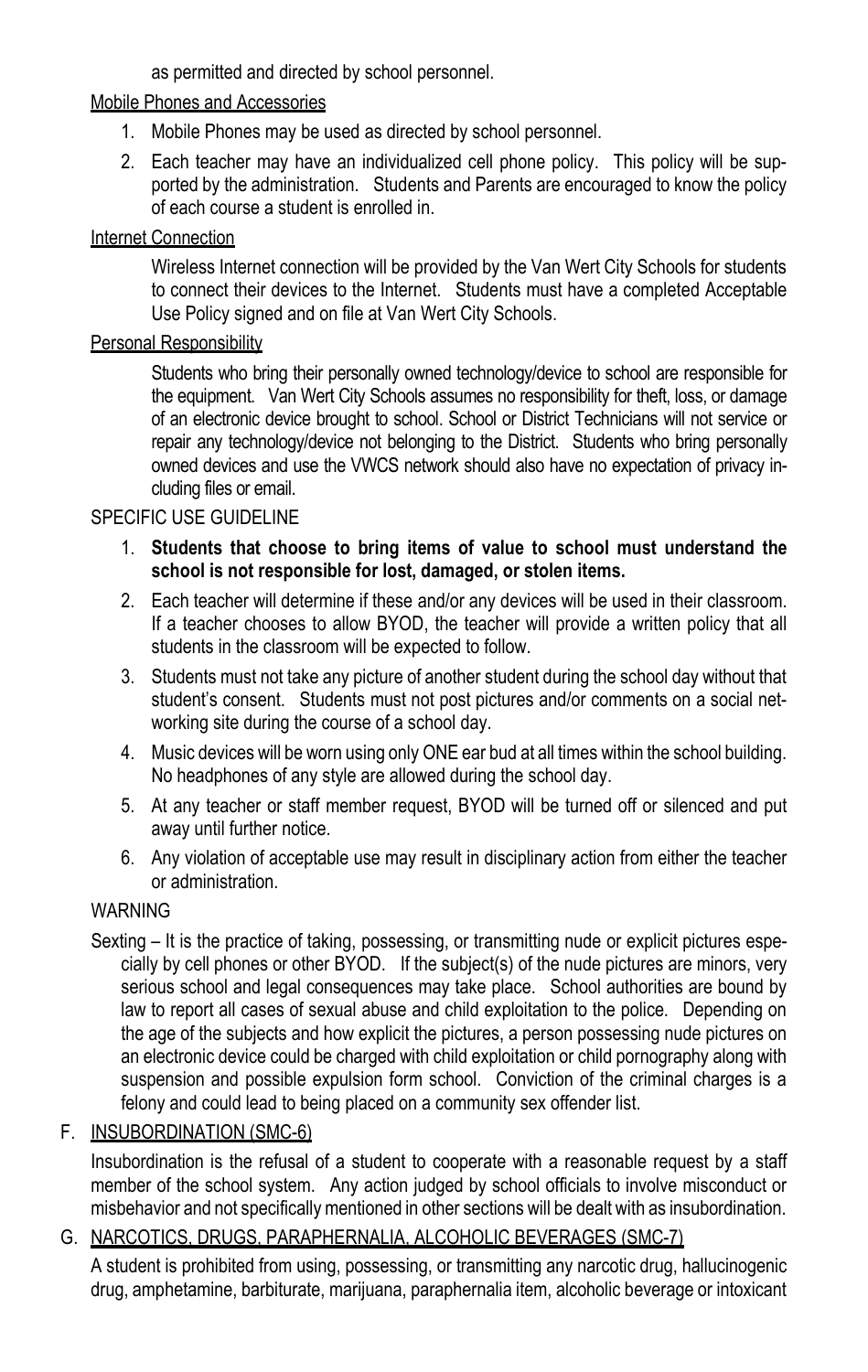of any kind. (The only exception would be for a student taking prescription drugs under doctor's orders).

### H. COUNTERFEIT DRUGS (SMC-8)

"Counterfeit controlled substance", means any of the following:

- 1. Any drug that bears, or whose container or label bears, a trademark, trade name, or other identifying mark used without authorization of the owner of rights to such trademark, trade name, or identifying mark.
- 2. Any unmarked or unlabeled substance that is represented to be a controlled substance manufactured, processed, packed, or distributed by a person other than the person that manufactured, processed, packed, or distributed it.
- 3. Any substance that is represented to be a controlled substance but is not a controlled substance or is a different controlled substance.
- 4. Any substance other than a controlled substance that a reasonable person would believe to be a controlled substance because of its similarity in shape, size, and color, or its markings, labeling, packaging, distribution, or the price for which it is sold or offered for sale. Sec. 2925.37:
	- A. No person shall knowingly possess any counterfeit controlled substance.
	- B. No person shall knowingly make, sell, offer to sell, or deliver any substance that he knows is a counterfeit controlled substance.
	- C. No person shall sell, offer to sell, give, or deliver any counterfeit controlled substance to a person under the age of eighteen.
	- D. No person shall directly or indirectly represent a counterfeit controlled substance as a controlled substance by describing its effects as the physical or psychological effects associated with use of a controlled substance.

#### I. TOBACCO/NICOTINE/VAPORIZERS/E-CIGARETTES (SMC-9)

The use of tobacco/nicotine as well as vaporizers/e-cigarettes and associated products, including paraphernalia, by students is prohibited on school property or in the vicinity of the school. Possession of any tobacco/nicotine as well as vaporizers/e-cigaretts and associated products, including paraphernalia, is prohibited. The penalty for tobacco/nicotine as well as vaporizers/ecigarettes and associated products, including paraphernalia, use may result in a suspension/expulsion and notification with local law enforcement agencies.

#### J. WEAPONS AND DANGEROUS INSTRUMENTS (SMC-10)

A student shall not knowingly possess, handle or transmit any object that can reasonably be considered a weapon or look like weapon either on the school grounds during and before or after school hours, or off the school grounds at any school activity or on school buses.

### K. THEFT (SMC-11)

Theft of school or other person's property will not be tolerated. Legal steps may be taken against persons found guilty of theft.

### L. ASSAULT ON AN EMPLOYEE (SMC-12)

A student shall not intentionally cause or attempt to cause physical injury or intentionally behave in such a way, as could reasonably cause physical injury to a school employee:

- 1. On school grounds during and before or after school.
- 2. Off school grounds at a school activity, function or event.
- 3. On school buses at any time or on carriers rented by school groups.

### M. VANDALISM (SMC-13)

Students and their parents (guardians) will be held financially responsible for any vandalism that the student commits on school property. Court action may be taken if deemed necessary.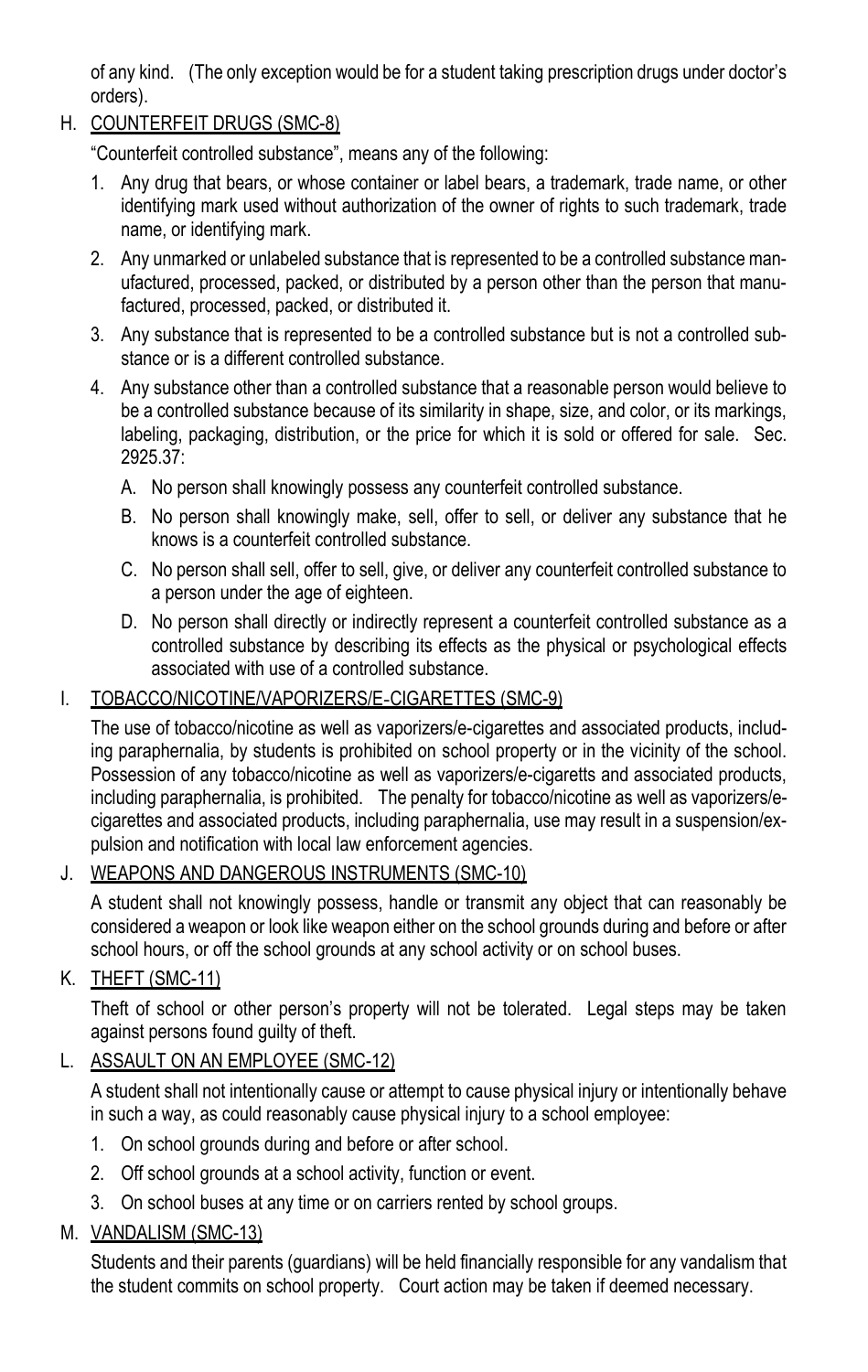### N. PASSIVE RESISTANCE (SMC-14)

Passive resistance refers to a student who is not attempting to make progress within the classroom and/or giving little or no effort. Sleeping during class, refusing to do assignments, refusing teacher directives, excessive tardies, unexcused absences, etc. are forms of passive resistance.

### O. FRIGHTENING, DEGRADING, OR DISGRACEFUL ACTS (SMC-15)

A student shall not engage in any act which frightens, degrades, disgraces, or tends to frighten, degrade, or disgrace another person, by written, verbal, or gestural means. These include but are not limited to racial, ethnic, and religious references.

### P. SEXUAL HARASSMENT (SMC-16)

Sexual harassment is simply a form of discrimination based on gender. Not all harassment of a sexual nature will give rise to claims of sexual harassment. The conduct must be based on the victim's sex. You will not find the legal definition of sexual harassment in one specific place in the law. Instead, you will find that it is continually evolving through legislation, the courts and the federal agencies dealing with this problem.

Prohibited sexual harassment is generally unwelcome sexual advances, requests for sexual favors, or other verbal, visual or physical conduct of a sexual nature made by someone from or in the work or educational setting. Sexual harassment includes, but is not limited to, the following behavior directed at an individual on the basis of gender:

- 1. Unwelcome sexual advances or requests for sexual favors.
- 2. Unwelcome leering, staring, sexual flirtation or propositions.
- 3. Unwelcome sexual slurs, epithets, threats, verbal abuse, derogatory comments or sexually degrading descriptions.
- 4. Unwelcome graphic verbal comments about an individual's body, or overly personal conversation.
- 5. Unwelcome sexual jokes, stories, drawings, pictures or gestures.
- 6. Unwelcome spreading of sexual rumors.
- 7. Unwelcome touching of an individual's body or clothes in a sexual way.
- 8. Cornering or blocking of normal movements in a sexual manner.
- 9. Displaying sexually suggestive objects in educational/work environment.

### Q. CHEATING (SMC-17)

CHEATING IN SCHOOL IS WRONG. THERE IS ABSOLUTELY NO DEFENSE FOR IT! According to the dictionary, cheating is defined as "to deceive or to defraud". If you attempt to use someone's homework, you are attempting to deceive the teacher by trying to convince him/her that the written work is yours, thus you are trying to defraud the teacher of a grade. When you beg, borrow, steal, or work with another person, or with his/her paper, without permission from the teacher, this action constitutes cheating. When a student knowingly offers his/her work to another student, it is cheating. Students who, without permission from their teacher, use "cheat sheets" to complete assignments (i.e. quizzes/tests, etc.) are cheating.

PLAGIARISM DEFINED: When a student presents the ideas or words of another author as his/her own words, it is plagiarism.

When caught cheating you may face disciplinary action from the teacher and/or the Principal's Office. Disciplinary action may include any of the following:

#### FIRST OFFENSE:

- 1. Grade reduction and/or assignment failure from the teacher.
- 2. Teacher reports incident to Principal's Office where violation is recorded.
- 3. Teacher is responsible for contacting parents of the cheating situation… (telephone, letter, e-mail, in person).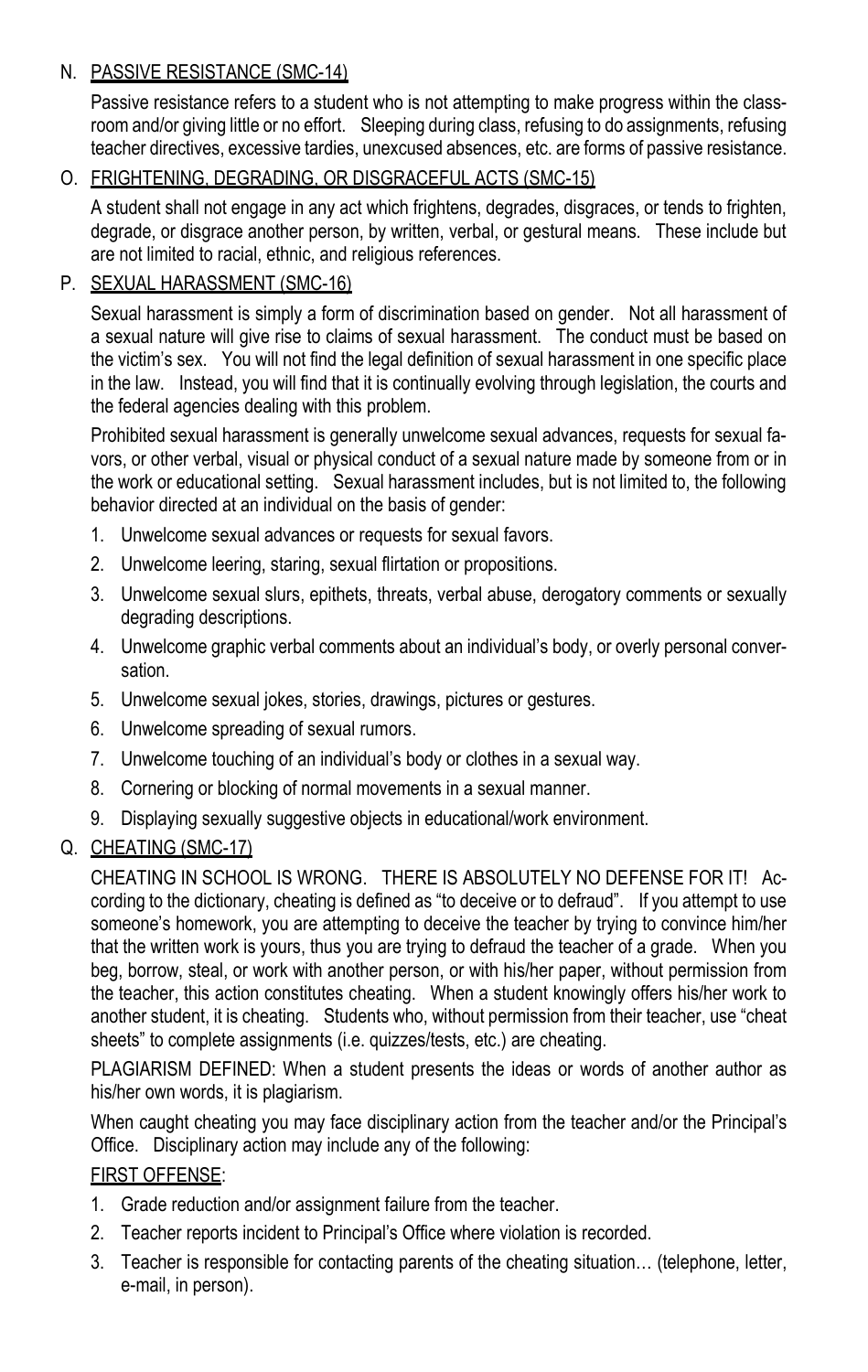4. Loss of Renaissance Card.

### 2 OR MORE OFFENSES WHILE AT V.W.H.S. (ANY TEACHER):

- 1. Grade reduction and/or assignment failure from the teacher.
- 2. Teacher reports incident to Principal's Office where violation is recorded.
- 3. Teacher is responsible for contacting parents of the cheating situation… (telephone, letter, e-mail, in person).
- 4. Dismissal from academic organizations: (i.e. National Honor Society, Beta Club)
- 5. Loss of eligibility for Van Wert High School's "Graduate of Distinction Program".

Repeated incidents of cheating/plagiarism may result in further disciplinary action from the principal's office that may include detention or suspension from school.

### R. STUDENT BEHAVIOR/PUBLIC DISPLAY OF AFFECTION (SMC-18)

Student conduct in all of the non-instruction areas (hallways, restrooms, locker rooms, & cafeteria) is expected to reflect good taste and respect for the safety and welfare of others. Running, shouting, and eating (in areas other than the cafeteria), and extremely boisterous behavior are not acceptable. The school setting is not a place for any form of public display of affection, which includes hand-holding, arm in arm, arms around one another, hugging, and kissing. Any act of affection should be considered private and out of respect for all others, will not be tolerated in school.

Students who violate these expectations will be requested by staff members to stop what they are doing. Failure to cooperate will result in referral to the appropriate school official. Students who violate this rule may face further disciplinary action including suspension from school.

## SCHOOL RECORDS

A student's permanent record is available to him and/or his parents at any time. An appointment with a counselor must be made in advance to review the record if such is desired. The student's permanent record, which is maintained in the principal's office, contains his academic record, standardized test scores, recommendations, health records, and may contain any or all disciplinary actions taken against the student as well as notations by professional staff members of conduct involving the high school student. Copies of this information will not be made available to out-of-school authorities without permission of the student or parents unless a subpoena is issued by the court or such release is covered by law. The information in the file is available to teachers to aid them in meeting students' special needs and interests.

## SPECIAL EXCUSE SLIPS

### **PINK SLIPS**

To be issued only when there is going to be school supervision of students involved, and the students are to be out of study halls only. Rules for pink slips are as follows:

- 1. Students are to get pink slips before study hall begins.
- 2. Only one student name to each pink slip.
- 3. Teacher requesting student must sign pink slip.
- 4. There are no permanent pink slips.

## **HALL PASSES**

Hall passes are to be used by students to go to their lockers, restrooms, or one of the offices. Students are not to be in the halls without a slip or hall pass.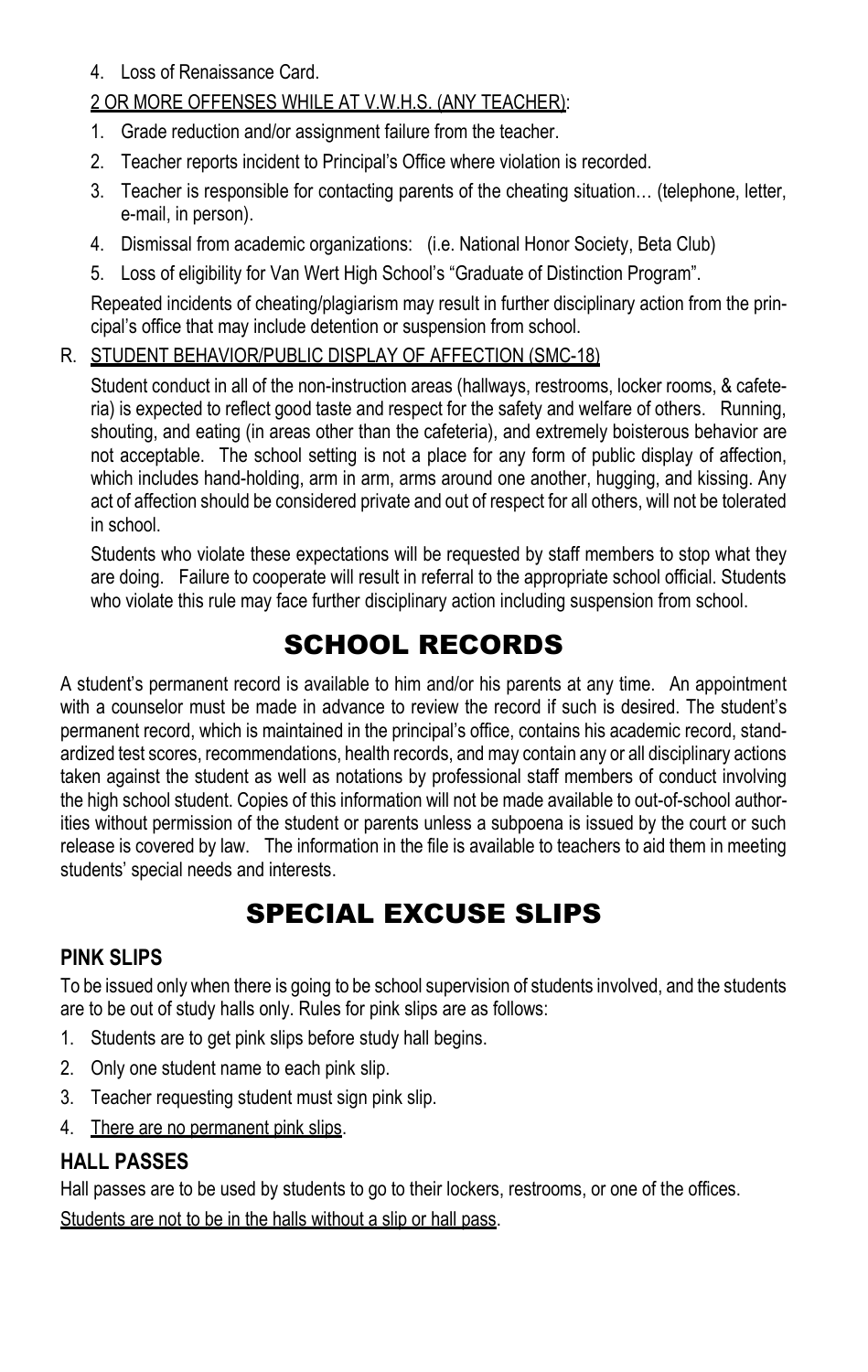# STUDENT COUNCIL

The student council will hear concerns of students at Van Wert High School. The council will investigate student concerns and recommend action to appropriate school personnel. Council will finance the end of the year Senior Video, as well as other assemblies for the student body. The student council is in charge of all school wide elections, the homecoming ceremony, bloodmobile, Christmas projects, and is always interested in ideas for school improvements.

## STUDENT COUNCIL MEMBERS 2021-2022

| <b>JUNIORS</b>    |
|-------------------|
| Whitley Fa        |
| <b>Finley Fos</b> |
| Garrett Gu        |
| Mackenzie         |
| Aidan Prat        |
| Erin Schar        |
| Sayler Wis        |
| <b>FRESHME</b>    |
|                   |

Drew Deitemeyer **Aliviah Bates** Rylan Miller **Claire Benner** Ellie Mooney **Mandy Burenga** 

**Whitley Fast Finley Foster** Garrett Gunter Mackenzie Jones Aidan Pratt Erin Schaufelberger Sayler Wise

**FRESHMEN** Keaton Sudduth Meredith Crummey

# STUDENT GROUP MEETINGS

Student groups meeting in the school building or on school grounds are limited to groups recognized as part of the school education program including student activities. As such, these groups must have a faculty sponsor in attendance at all times, and must have meetings on the calendar.

School recognized clubs, associations, and activities must observe the following regulations that have been established by state law, high school policy, and board policy:

- 1. No group may deny membership to any student because of race, religion, or nationality. No club or organization may be organized to promote activities that reflect negatively on other races, religion, or nationalities.
- 2. All organizations must have a current membership list on file in the principal's office. Non-school individuals are prohibited from belonging to school organization.
- 3. No school group or organization may affiliate with any out-of-school organization that advocates the forceful overthrow of the government.
- 4. Student organizations are permitted to hold meetings in school facilities if the faculty sponsor or substitute staff member is present.
- 5. A building use form must be on file in the Principal's office one week in advance of any meeting.

School officials have the right to restrict or cancel any program, meeting, or activity that is a threat to the health and welfare of others or is a potential disturbance to the educational process.

## STUDENT INFORMATION CHANGES

All changes of address, telephone, name, or parent/guardian should be brought to the attention of the high school office so that all records can be kept up-to-date.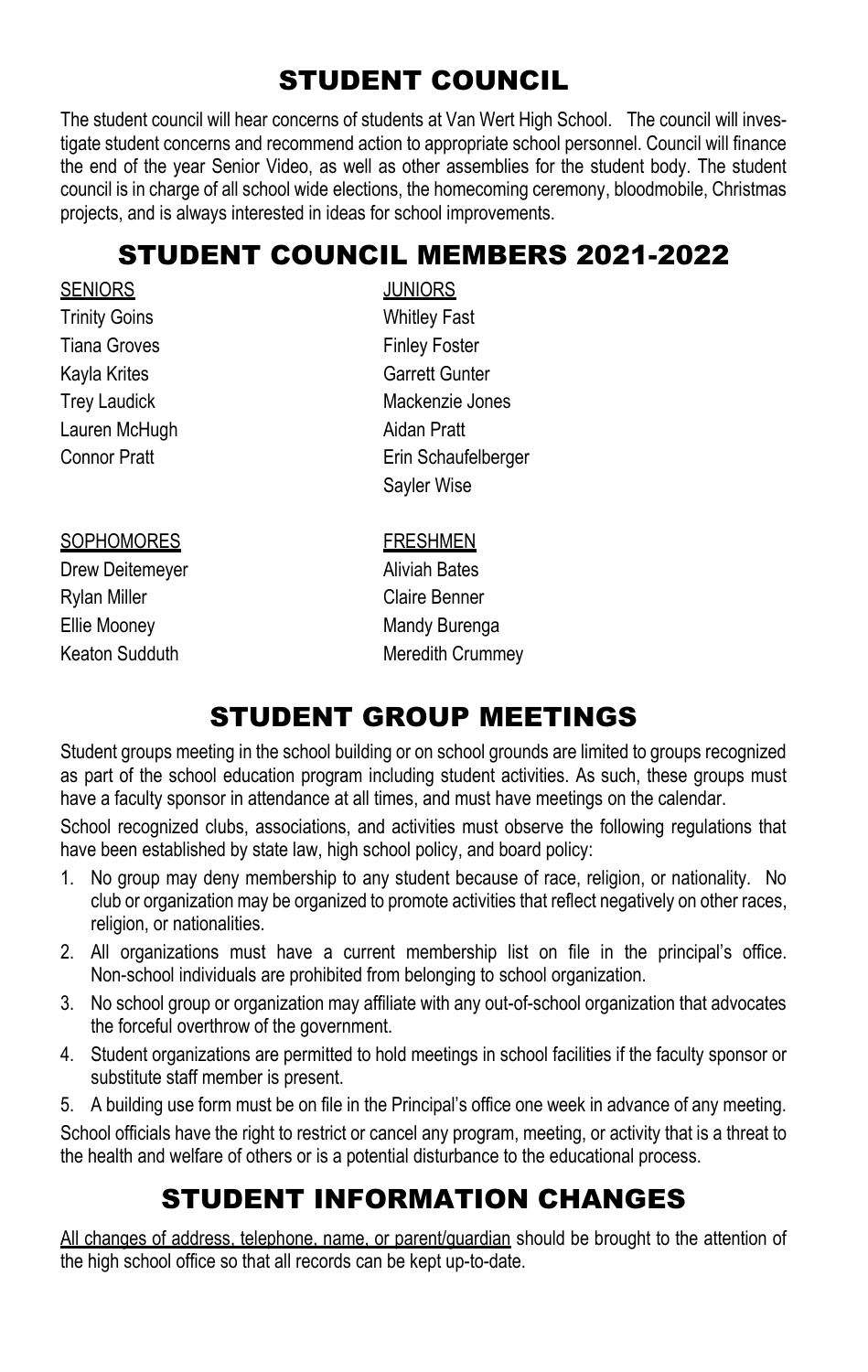# STUDENT ORGANIZATIONS

| Art Club      | FCA              | <b>NHS</b>           | Service Pack           |
|---------------|------------------|----------------------|------------------------|
| Beta Club     | <b>FCCLA</b>     | Renaissance          | Spanish Club           |
| Couqar's Roar | German Club      | Scholastic Bowl      | <b>Student Council</b> |
| Excalibur     | Masque and Gavel | <b>Scarlet Squad</b> | Varsity V-Club         |

## STUDENT PARKING REGULATIONS

To insure the safety of both pedestrians and drivers, the following traffic and parking regulations will be enacted for school safety and traffic control. Remember, driving is a privilege, not a right, and that privilege may be suspended at any time by the administration.

- 1. In order to insure the safety for all, Van Wert City School personnel reserve the right to search student vehicles that enter school property or are parked on school property.
- 2. The school is not responsible for the loss or theft from any vehicle or to any damage that may occur while moving or parked. All student drivers must be licensed and covered by insurance.

#### Parking Lot Regulations

- 1. Upon arrival to school, students must immediately exit the vehicle and enter the building. No loitering in or around any vehicles will be permitted.
- 2. Speeding or reckless driving will not be tolerated. Speed limit is 20 mph at all times.
- 3. Students are not permitted to drive on the Middle School side of the property at any time.
- 4. Parking for students is only in the designated parking lot in the painted parking space. Student parking is not permitted in the visitor, staff or all middle school lots.
- 5. Students who are in the parking lot without permission from the office may be subject to disciplinary action and the towing of the vehicle at the owner's expense.

#### 1st Violation

Students who violate parking and driving regulations on school premises may result in a loss of parking privileges for a period of time depending on the seriousness of the offense as based on the discretion of the principal. The student will receive a formal notification of the violation by letter and conference. The student's parents will also receive a copy of the letter. The only exception to this is parking in non-student areas that are clearly posted. Cars parked in these areas will be towed at the owner's expense. No vehicles are to be left in the school lots overnight unless given permission.

#### 2nd Violation

A second violation of parking and driving regulations may result in loss of student driving and parking privileges in the school parking lot up to the remainder of the school year. If a student continues to park, the car may be towed at the owner's expense and further disciplinary action may be taken.

## STUDY HALLS

Study Halls are a definite part of our educational system and are to be regarded as such.

Study will start immediately upon the beginning of the period. Pupils will be in their seats and quiet at that time.

Seats will be assigned and kept, unless the teacher makes a change.

Whispering and talking is not permitted except with the permission of the teacher.

# SUSPENSIONS / INTERVENTIONS / EXPULSIONS / EMERGENCY REMOVALS

1. IN-SCHOOL INTERVENTION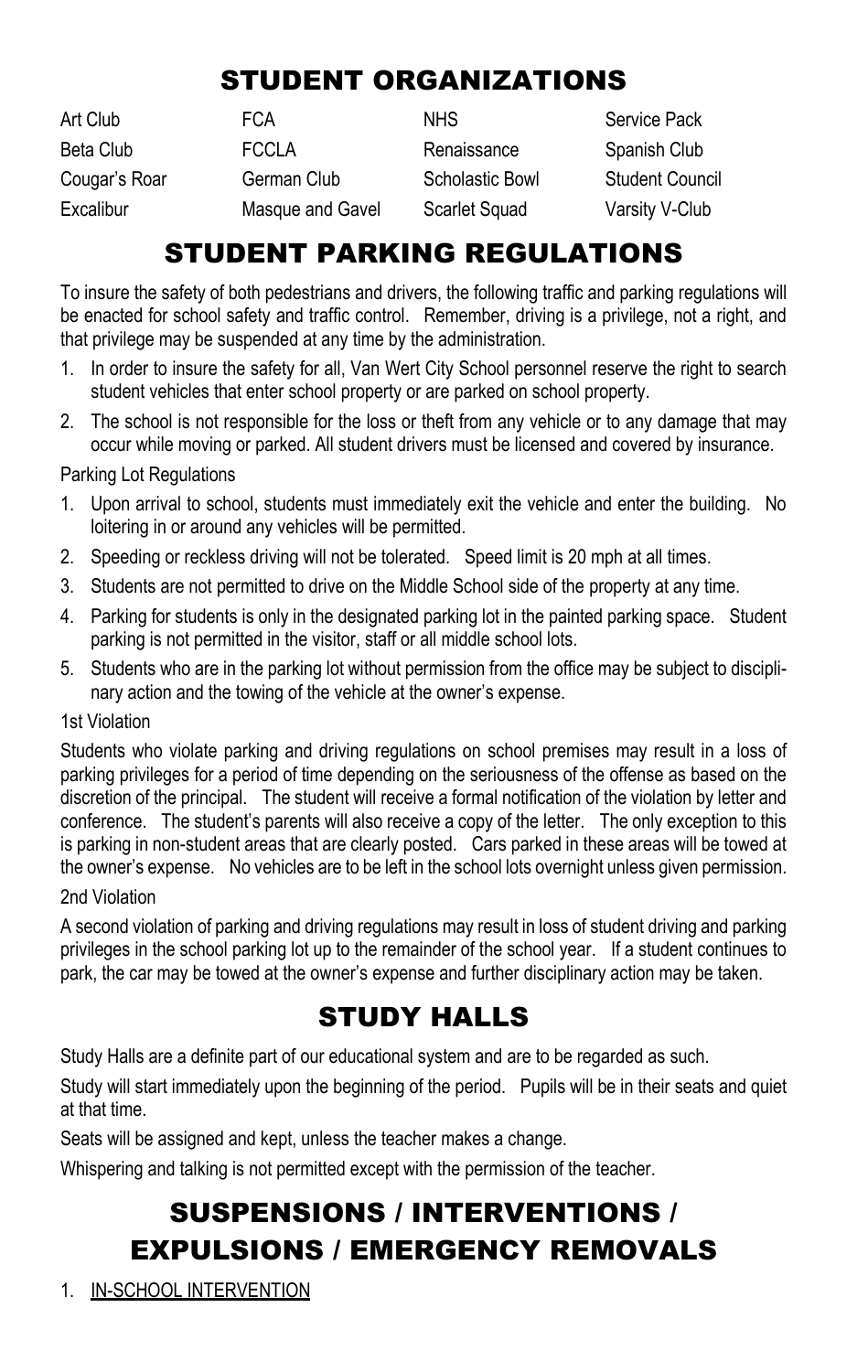- A. Attendance at school is required and restricted to the in-school intervention room or other areas authorized by the school staff.
- B. Students must be doing school work or completing other program materials at all times and must be absolutely quiet; also, students may not put their heads down or sleep while in the in-school intervention room.
- C. Completed assignments are to be presented according to teacher policy. The student will receive credit for this work
- D. Students may neither participate in nor attend extra-curricular activities; also, during the term of the intervention, students may not be on school property except during school hours.
- E. Students must bring their own lunch and a beverage, or money for a school lunch.
- F. Students will be escorted to the restrooms if the need arises.
- G. Absence from school or school cancellations will not take the place of the in-school intervention obligations. These obligations must be made up when the student returns to school. If a student is ill on the day of the in-school intervention, parents need to call school by 8:30 A. M.
- H. In-school intervention students will not be excused to go to work or work study.
- I. Removal from the in-school intervention room for misbehavior or other violations of the school code of conduct will result in one or more of the following:
	- 1. additional days of in-school intervention
	- 2. out-of-school suspension
	- 3. recommendation of expulsion

### 2. OUT-OF-SCHOOL SUSPENSION

The following should be observed with respect to suspensions:

- A. The Superintendent or Principal may suspend.
- B. No suspensions are to exceed ten (10) school days.
- C. The Superintendent or Principal must give written notice of intention to suspend and the reasons why to the pupil.
- D. The pupil must have an opportunity to appear at an informal hearing before the Principal or Superintendent and has the right to challenge the reasons for the intended suspension or otherwise explain his actions. The hearing may take place immediately.
- E. The pupil, parent, guardian or legal custodian may file an appeal of the administrative decision to suspend or expel a pupil to the Board of Education or designee by filing a notice of appeal in writing with the Treasurer within fourteen (14) calendar days of the formal written notice of suspension or expulsion to the parent, guardian or custodian of the pupil. Failure to timely file an appeal in this manner waives any right to appeal the suspension or expulsion.

### 3. EXPULSIONS

The following should be observed with respect to expulsion:

- A. Only the Superintendent may expel.
- B. The Superintendent must give the pupil and his parent, guardian, or custodian written notice of the intended expulsion.
	- 1. The notice is to include reasons for the intended expulsion.
	- 2. The pupil and parent or representative have the opportunity to appear on request before the Superintendent to challenge his action or to otherwise explain the pupil's actions. The Superintendent cannot compel such hearing in the event the pupil and parent, guardian, or custodian chooses not to have a hearing.
	- 3. The notice is to state the time and place to appear which must not be less than three (3) days nor later than five (5) days after the notice is given.
	- 4. The Superintendent may grant an extension of time; if granted, he must notify all parties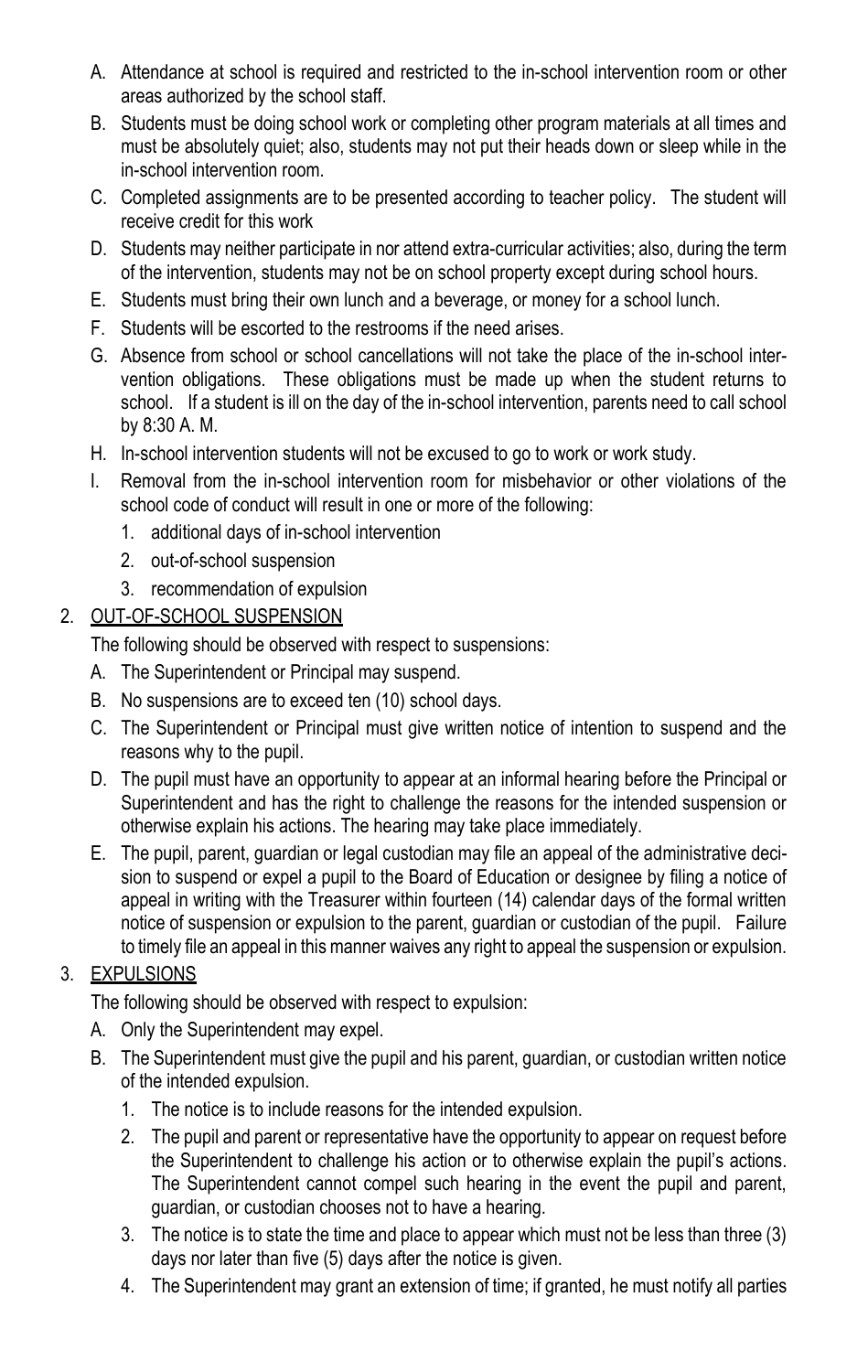of the new time and place.

C. The pupil, parent, guardian or legal custodian may file an appeal of the administrative decision to suspend or expel a pupil to the Board of Education or designee by filing a notice of appeal in writing with the Treasurer within fourteen (14) calendar days of the formal written notice of suspension or expulsion to the parent, guardian or custodian of the pupil. Failure to timely file an appeal in this manner waives any right to appeal the suspension or expulsion.

### 4. EMERGENCY REMOVALS

The following should be observed with respect to emergency removals:

- A. If a pupil's presence poses a continuing danger to persons or property or an ongoing threat of disrupting the academic process, then:
	- 1. The Superintendent, Principal, or Assistant Principal may remove a student from the premises, for curricular or extra-curricular activities.
	- 2. A teacher may remove a student from curricular or extracurricular activities under his supervision, but not from the premises.
	- If a teacher makes an emergency removal, their reasons must be submitted to the principal, in writing, as soon after removal as practicable. The teacher will then contact the parent.
- B. A due process hearing must be held within 72 hours after removal is ordered if and when it appears that a suspension or recommendation for expulsion may follow:
	- 1. Written notice of the hearing and the reason for the removal and any intended disciplinary action must be given to the pupil as soon as practicable prior to the hearing.
	- The pupil must have the opportunity to appear at an informal hearing before the Principal or superintendent and he/she has the right to challenge the reasons for the intended suspension or otherwise explain his actions.
	- 2. The person who ordered or requested the removal must be at the hearing.
	- 3. If a decision is made to suspend the student, then the procedure for suspension is followed at this point.
- C. If the Superintendent or Principal reinstates a pupil prior to the hearing for emergency removal, the teacher may demand and shall be given written reasons for the reinstatement. The teacher cannot refuse to reinstate once the reasons are given.
- D. In all cases of normal disciplinary procedures where a pupil is removed from a curricular or extra-curricular activity for less than 24 hours and is not subject to further suspension or expulsion, the due process requirements do not apply.
- E. In an emergency removal, a pupil can be kept from class until the matter of his misconduct is disposed of either by reinstatement, suspension, or expulsion.

### 5. APPEAL PROCEDURE

The pupil, parent, guardian or legal custodian may file an appeal of the administrative decision to suspend or expel a pupil to the Board of Education or designee by filing a notice of appeal in writing with the Treasurer within fourteen (14) calendar days of the formal written notice of suspension or expulsion to the parent, guardian or custodian of the pupil. Failure to timely file an appeal in this manner waives any right to appeal the suspension or expulsion.

## TARDINESS

If you are tardy to school, you will need a pass from the high school office in order to enter your first period class. Excessive or unexcused tardiness may result in making up time in detention or possible suspension or expulsion. Students who also find themselves tardy to class during the school day will face consequences (detentions) from their respective teachers for whom they were tardy according to the individual teacher's expectations.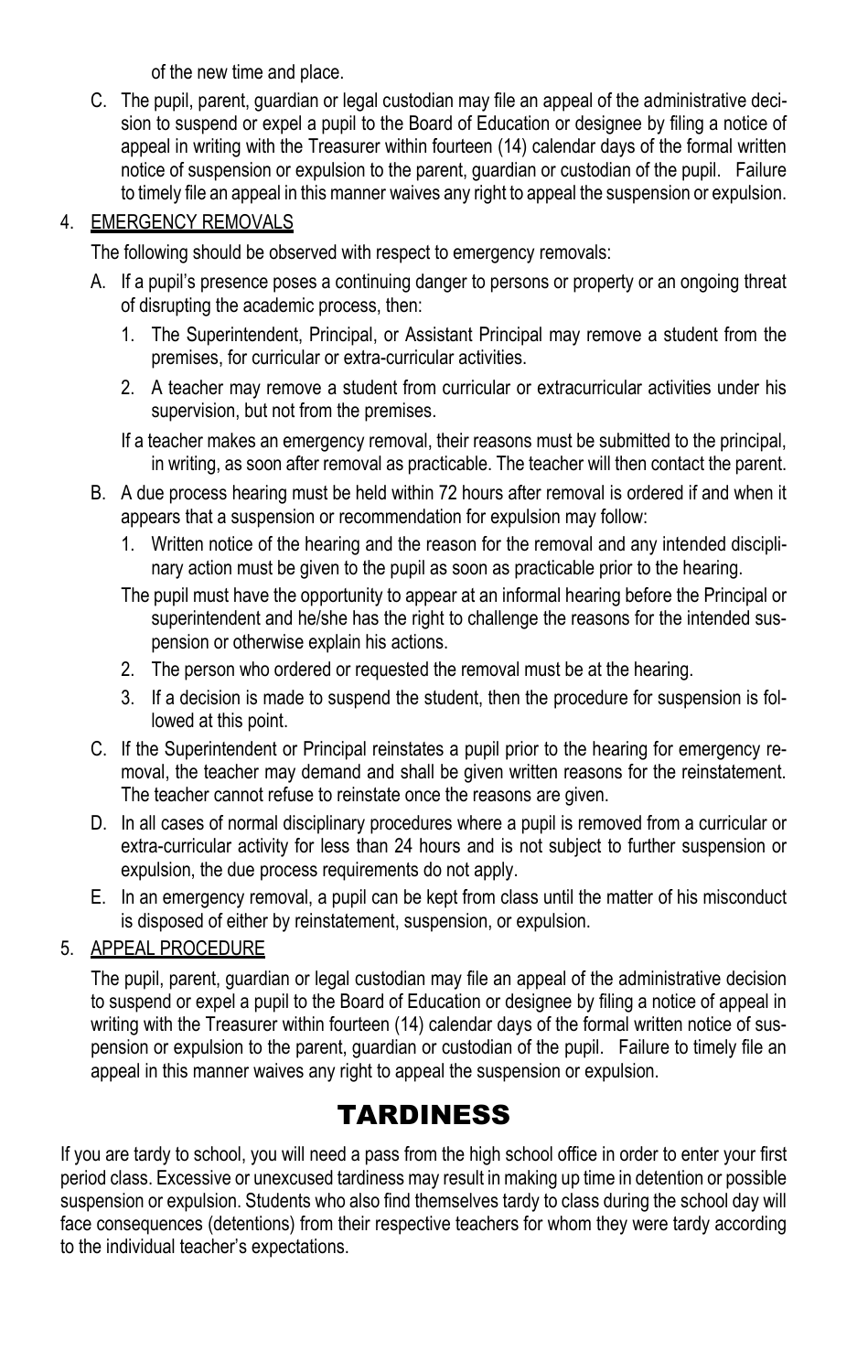## TELEPHONES

Before using school telephones, students must ask and receive permission. Students are not to ask the office personnel to use the phone unless it is an emergency. If you ask to use the phone, you will be asked the reason; if it is not decided an emergency, you will be asked to use another phone or make other arrangements. Please be advised that school business and important calls to and from the office are the reasons for their existence.

## TEXTBOOKS

All textbooks are the property of the Van Wert City Schools. Misused books must be paid for according to the amount of damage done. Also, if a book is lost or misplaced, it must be paid for, according to its value.

## TORNADO DRILLS

Each teacher will direct you as to the procedure in a tornado drill. As you are surely aware, tornadoes are very serious and students are to take drills seriously. Often we have very little time to prepare for tornadoes, so we must be alert and responsive to all directions.

## TRIPS

On all school trips where a bus is provided, all pupils must travel on the bus, exceptions to this rule must be approved by the teacher in charge and the Principal. Scrapping and teasing on the bus will not be tolerated. No smoking is allowed. The bus will make no stops to pick up or discharge students going or returning.

All extra-curricular trips will be made by school bus or school van, when available. When the bus or van is not available, private cars may be used, only with permission from the Principal.

# VANTAGE CAREER CENTER

Career technical training is a quality option available for our students who attend VWHS. This career technical training begins their junior year. Students interested in a comprehensive program in vocational education should schedule a conference with either guidance counselor to discuss the programs available at Vantage.

## VARSITY SPORTS

The following Varsity Sports are available to students of Van Wert High School:

| <b>FALL SEASON</b>         | <b>WINTER SEASON</b> | <b>SPRING SEASON</b> |
|----------------------------|----------------------|----------------------|
| Football                   | Boys Basketball      | Baseball             |
| Volleyball                 | Girls Basketball     | Softball             |
| Golf                       | Wrestling            | Boys Track           |
| <b>Boys Cross Country</b>  | <b>Boys Swimming</b> | <b>Girls Track</b>   |
| <b>Girls Cross Country</b> | Girls Swimming       | <b>Boys Tennis</b>   |
| Girls Tennis               | Cheerleading         |                      |
| <b>Boys Soccer</b>         | Boys Bowling         |                      |
| Girls Soccer               | Girls Bowling        |                      |
| Cheerleading               |                      |                      |

# VIDEO CAMERAS

To improve student discipline and ensure the health welfare and safety of all people, Van Wert High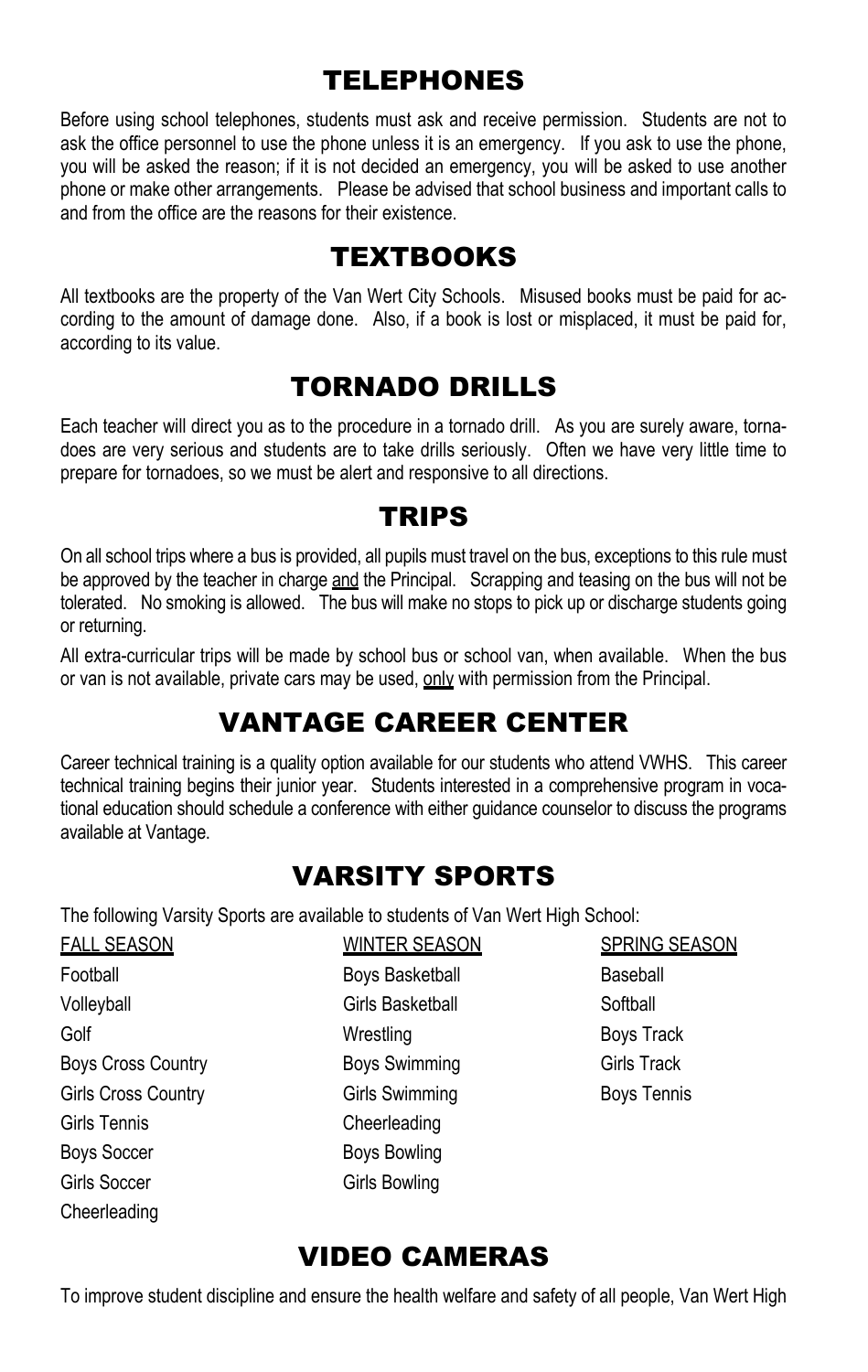School has installed cameras and video equipment to monitor the building and grounds. The video cameras will be used as evidence in student disciplinary proceedings.

# VISITORS TO SCHOOL

EVERY PARENT IS WELCOME TO VISIT SCHOOL AT ANY TIME. Since there are large numbers of visitors in school, parents are asked to telephone the office first. All visitors must report directly to the school office upon entering the school.

When a parent wishes to confer with a particular teacher or teachers, perhaps the best way to arrange it is to write the teacher a note or send an e-mail asking him to telephone. The office will set appointments at mutually convenient times. Every teacher is glad to make himself available for such conferences; however, each is busy with many appointments and duties, so parents are requested to reserve such conferences for genuine problems of a serious nature.

Visitors from other schools are not allowed without permission from the Principal or Assistant Principal. This permission must be secured at least one day in advance.

# SCHEDULE FOR A REGULAR DAY

## 2 HOUR DELAY SCHEDULE

# 3 HOUR DELAY SCHEDULE (NO EXTENDED DAY)

|--|--|